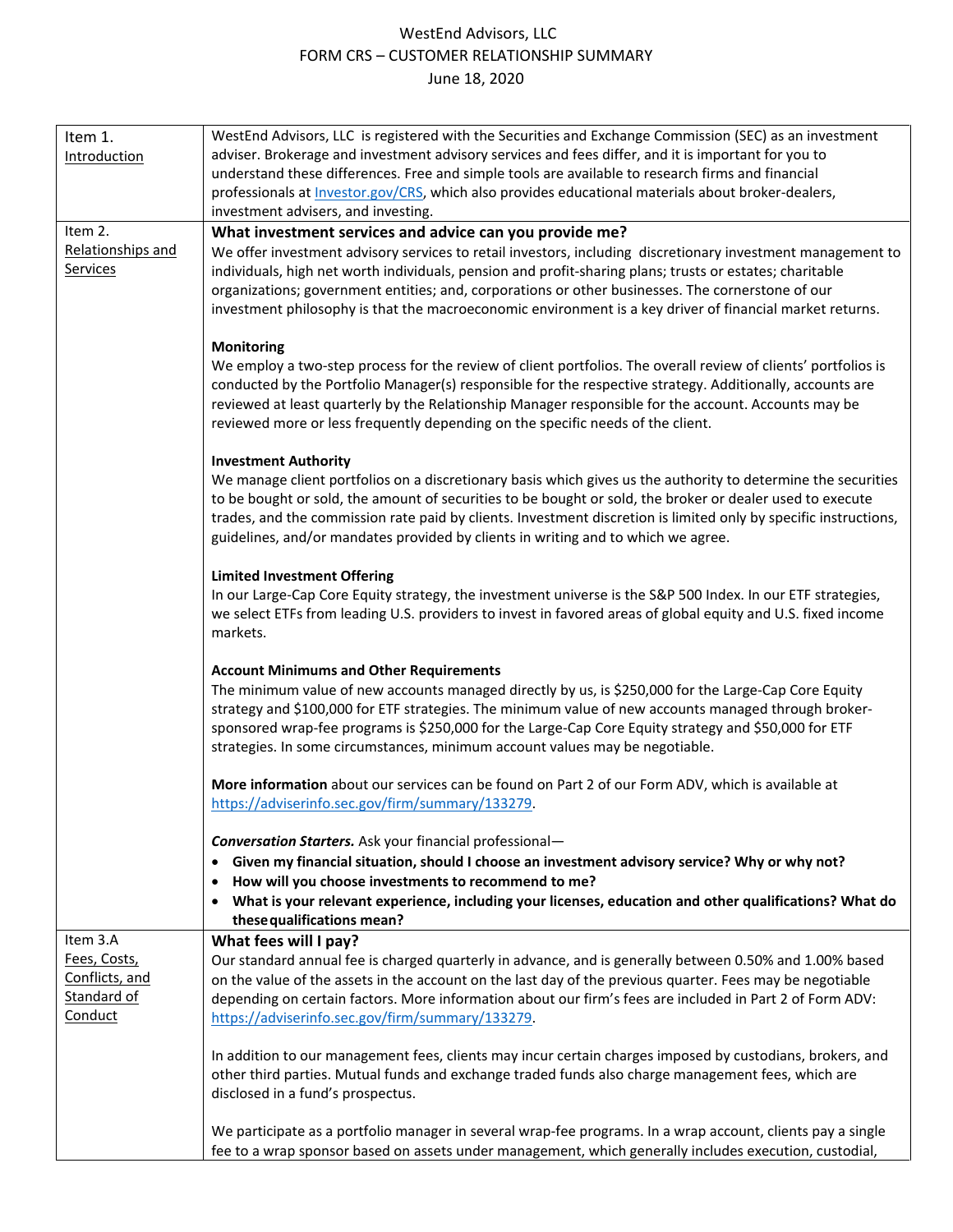#### WestEnd Advisors, LLC FORM CRS – CUSTOMER RELATIONSHIP SUMMARY  $J_{\text{II}}$   $\sim$  18, 2020

|                             | June 18, 2020                                                                                                                                                                            |
|-----------------------------|------------------------------------------------------------------------------------------------------------------------------------------------------------------------------------------|
|                             | and other services provided by the sponsor, and may also include our advisory fee, which would be payable                                                                                |
|                             | to us by the sponsor. Wrap-fee clients should review the sponsor's ADV Part 2A Appendix 1 for details                                                                                    |
|                             | regarding any specific wrap program.                                                                                                                                                     |
|                             |                                                                                                                                                                                          |
|                             | We do not charge performance-based fees.                                                                                                                                                 |
|                             |                                                                                                                                                                                          |
|                             | You will pay fees and costs whether you make or lose money on your investments. Fees and costs will                                                                                      |
|                             | reduce any amount of money you make on your investments over time. Please make sure you understand                                                                                       |
|                             | what fees and costs you are paying.                                                                                                                                                      |
|                             |                                                                                                                                                                                          |
|                             | Conversation Starter. Ask your financial professional-                                                                                                                                   |
|                             |                                                                                                                                                                                          |
|                             | • Help me understand how these fees and costs might affect my investments. If I give you \$10,000 to<br>invest, how much will goto fees and costs, and how much will be invested for me? |
| Item 3.B                    | What are your legal obligations to me when acting as my investment adviser? How else does                                                                                                |
| Fees, Costs,                | your firm make money and what conflicts of interest do you have?                                                                                                                         |
| Conflicts, and              |                                                                                                                                                                                          |
| Standard of                 |                                                                                                                                                                                          |
|                             | When we act as your investment adviser, we must act in your best interest and not put our interest ahead                                                                                 |
| Conduct                     | of yours. At the same time, the way we make money can sometimes create conflicts with your interests.                                                                                    |
|                             | Below is an example of where a conflict could arise. You should understand and ask us about such conflicts                                                                               |
|                             | because they can affect the investment advice we provide to you.                                                                                                                         |
|                             |                                                                                                                                                                                          |
|                             |                                                                                                                                                                                          |
|                             | We receive proprietary research from certain brokers in exchange for executing client transactions.<br>$\bullet$                                                                         |
|                             | This presents a conflict of interest in selecting such brokers, as it may cause us to select a broker                                                                                    |
|                             | based on the research received rather than on the client's interest in receiving the most favorable                                                                                      |
|                             | execution.                                                                                                                                                                               |
|                             |                                                                                                                                                                                          |
|                             | <b>Conversation Starter.</b> Ask your financial professional-                                                                                                                            |
|                             |                                                                                                                                                                                          |
|                             | • How might your conflicts of interest affect me, and how will you address them?                                                                                                         |
|                             |                                                                                                                                                                                          |
|                             | More information about conflicts of interest between us and our clients is available on Part 2 of our Form                                                                               |
|                             | ADV, which can be found at https://adviserinfo.sec.gov/firm/summary/133279.                                                                                                              |
|                             |                                                                                                                                                                                          |
|                             | How do your financial professionals make money?                                                                                                                                          |
|                             | Our financial professionals receive an owner's draw or a salary, based on whether they have an ownership                                                                                 |
|                             |                                                                                                                                                                                          |
|                             | stake in the firm, and may receive a discretionary bonus. Compensation is set with the intention of attracting                                                                           |
|                             | and retaining highly qualified professionals. Total compensation is based on a variety of factors, including the                                                                         |
|                             | success of the company as a whole, the value of the accounts under management a given financial                                                                                          |
|                             | professional referred to the firm, and client satisfaction and retention. None of our financial professionals                                                                            |
|                             | receive commissions based on the sale of securities products.                                                                                                                            |
| Item 4.                     | Do you or your financial professionals have legal or disciplinary history?                                                                                                               |
|                             |                                                                                                                                                                                          |
| <b>Disciplinary History</b> | Yes $\square$<br>No $\boxtimes$                                                                                                                                                          |
|                             |                                                                                                                                                                                          |
|                             | Visit Investor.gov/CRS for a free and simple search tool to research us and our financial professionals.                                                                                 |
|                             | <b>Conversation Starter.</b> Ask your financial professional-                                                                                                                            |
|                             |                                                                                                                                                                                          |
|                             | As a financial professional, do you have any disciplinary history? For what type of conduct?                                                                                             |
| Item 5.                     | Additional information about our services can be found at www.westendadvisors.com. If you have any                                                                                       |
| <b>Additional</b>           | questions about the contents of this brochure or would like to request a copy of this relationship summary,                                                                              |
| Information                 | please contact us at 888-500-9025 or info@westendadvisors.com.                                                                                                                           |
|                             |                                                                                                                                                                                          |
|                             |                                                                                                                                                                                          |
|                             | Conversation Starter. Ask your financial professional-                                                                                                                                   |
|                             | • Who is my primary contact person? Is he or she a representative of an investment-adviser or a broker-                                                                                  |
|                             | dealer? Who can I talk to if I have concerns about how this person is treating me?                                                                                                       |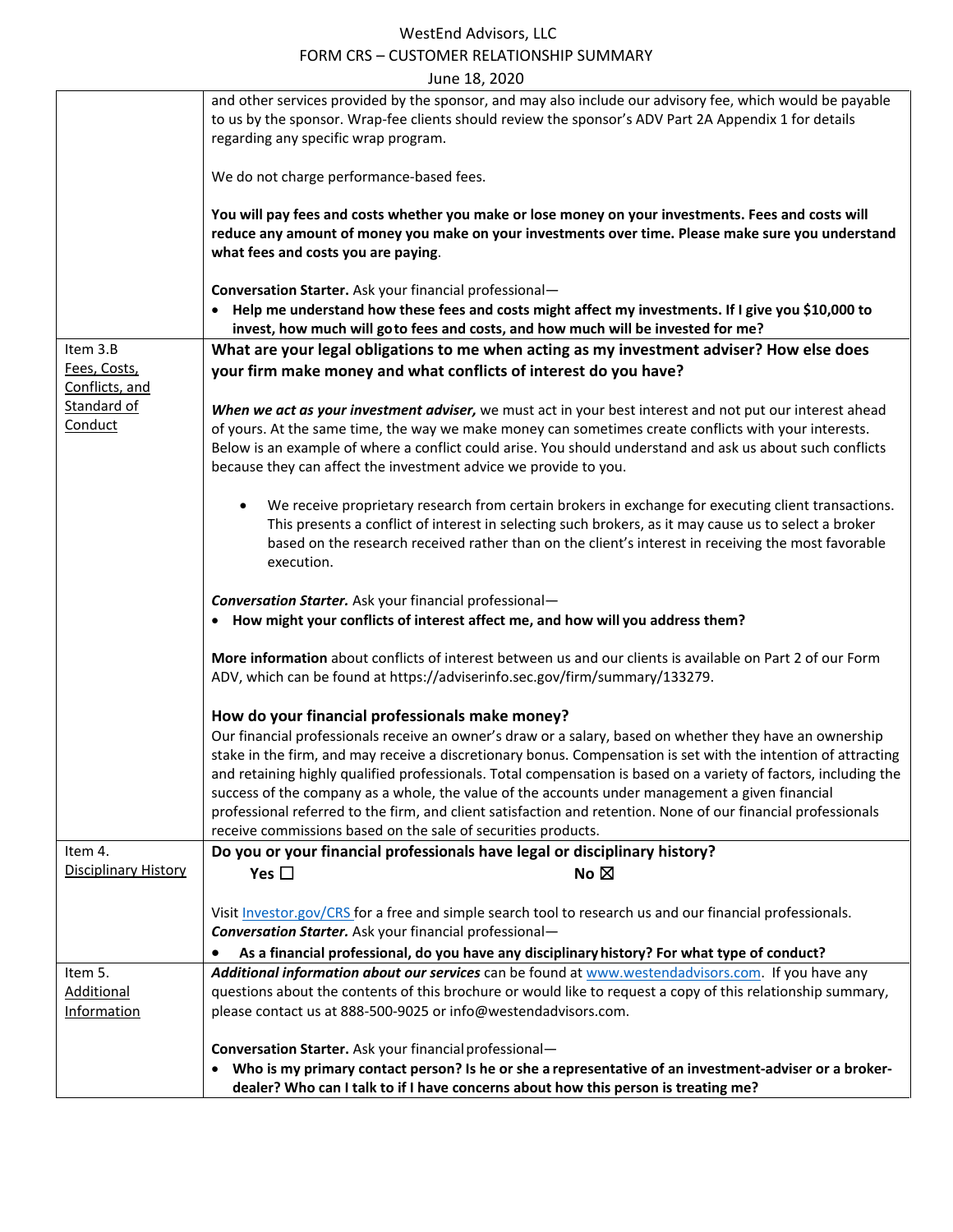

1001 Morehead Square Drive, Suite 600 Charlotte, North Carolina 28203 888-500-9025 www.westendadvisors.com

January 27, 2022

This Brochure provides information about the qualifications and business practices of WestEnd Advisors, LLC ("WestEnd" or the "Firm"). If you have any questions about the contents of this Brochure, please contact us at 888-500-9025 or at info@westendadvisors.com. The information in this Brochure has not been approved or verified by the United States Securities and Exchange Commission ("SEC") or by any state securities authority.

WestEnd is registered with the SEC as an Investment Adviser under the Investment Advisers Act of 1940. Registration as an Investment Adviser does not imply any level of skill or training.

Additional information about WestEnd also is available on the SEC's website at www.adviserinfo.sec.gov.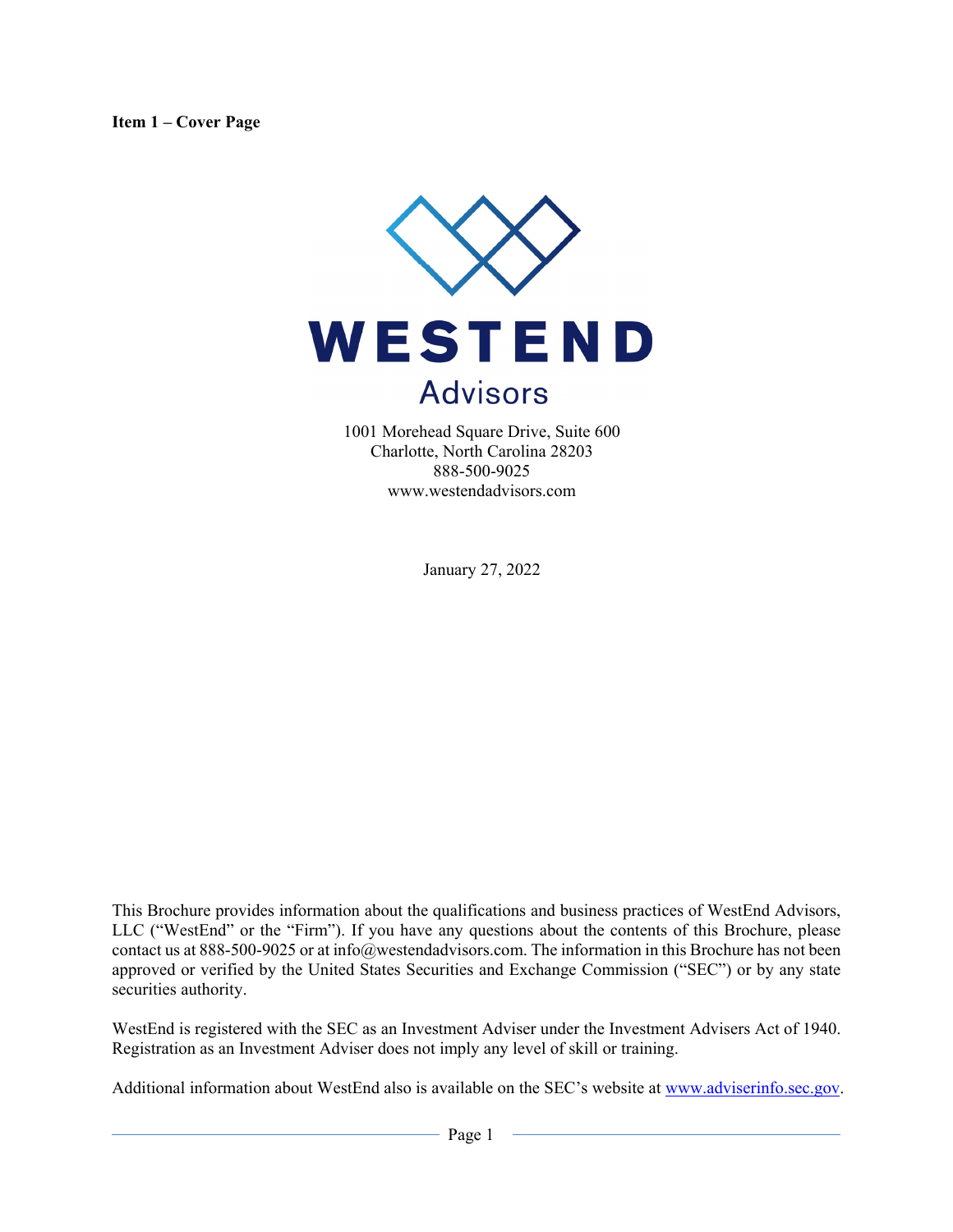## **Item 2 - Material Changes**

In accordance with SEC Rule 204-3 under the Investment Advisers Act of 1940 (the "Brochure Rule"), WestEnd is required to prepare a disclosure document ("Brochure") that describes the firm and its business practices. Pursuant to SEC rules, we are required to update our Brochure at least annually and provide you with a summary of any material changes since the previous annual amendment.

Material changes since the last amendment of this Brochure on August 2, 2021, include the acquisition of WestEnd by Victory Capital Holdings, Inc. On December 31, 2021, Victory Capital Holdings, Inc. ("Victory Capital") acquired WestEnd. Victory Capital is a publicly traded asset management business listed on the NASDAQ under ticker "VCTR". This Brochure also includes various updates to clarify and enhance certain of WestEnd's existing disclosures. We recommend that you read this Brochure in its entirety.

With this summary, we hereby offer to deliver a complete copy of our Brochure upon your request at any time during the year. You may request our Brochure at any time by contacting us at 888-500-9025 or info@westendadvisors.com.

Additional information about WestEnd is also available via the SEC's website www.adviserinfo.sec.gov. The SEC's website also provides information about any persons affiliated with WestEnd who are registered as investment adviser representatives of the Firm.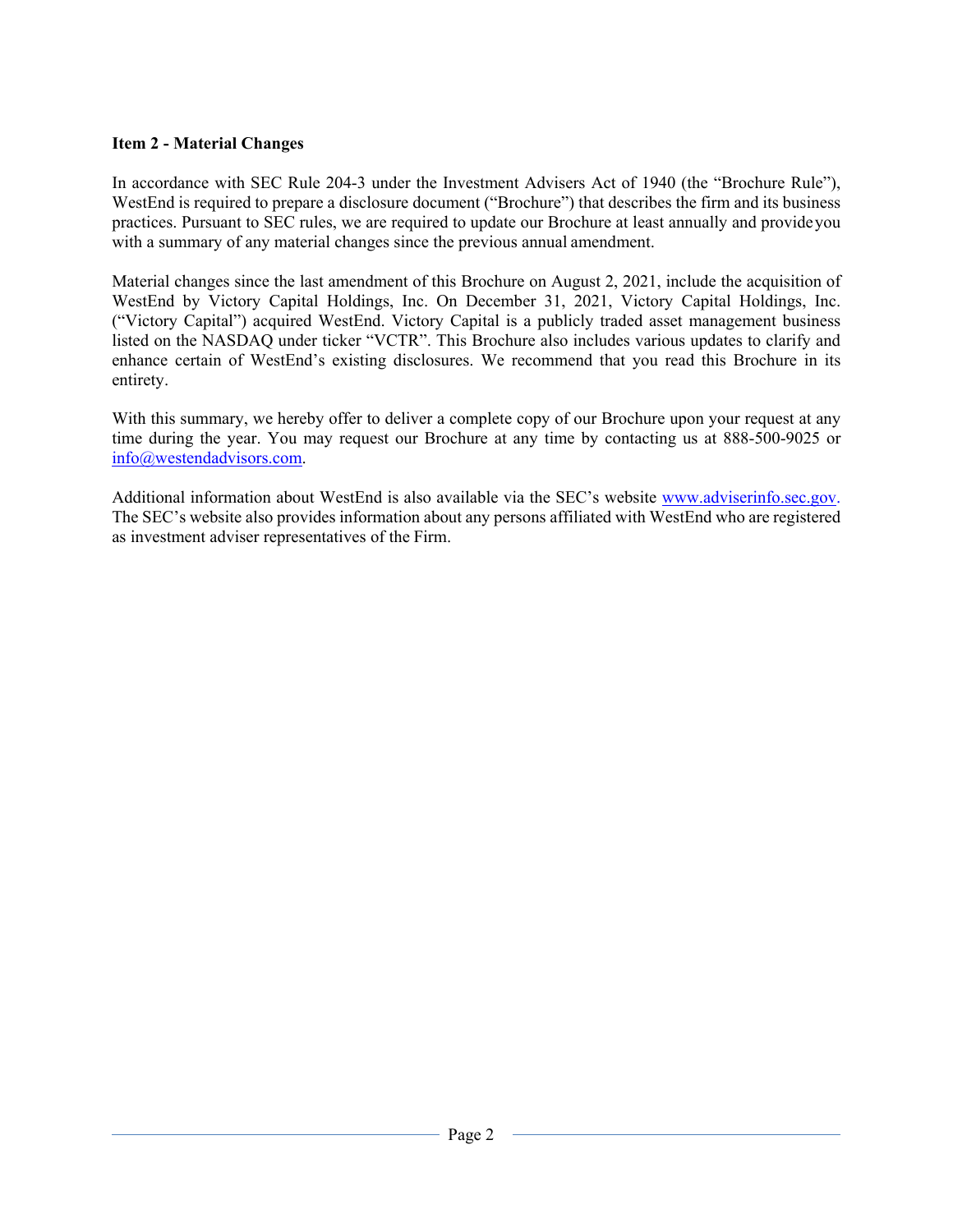# **Item 3-Table of Contents**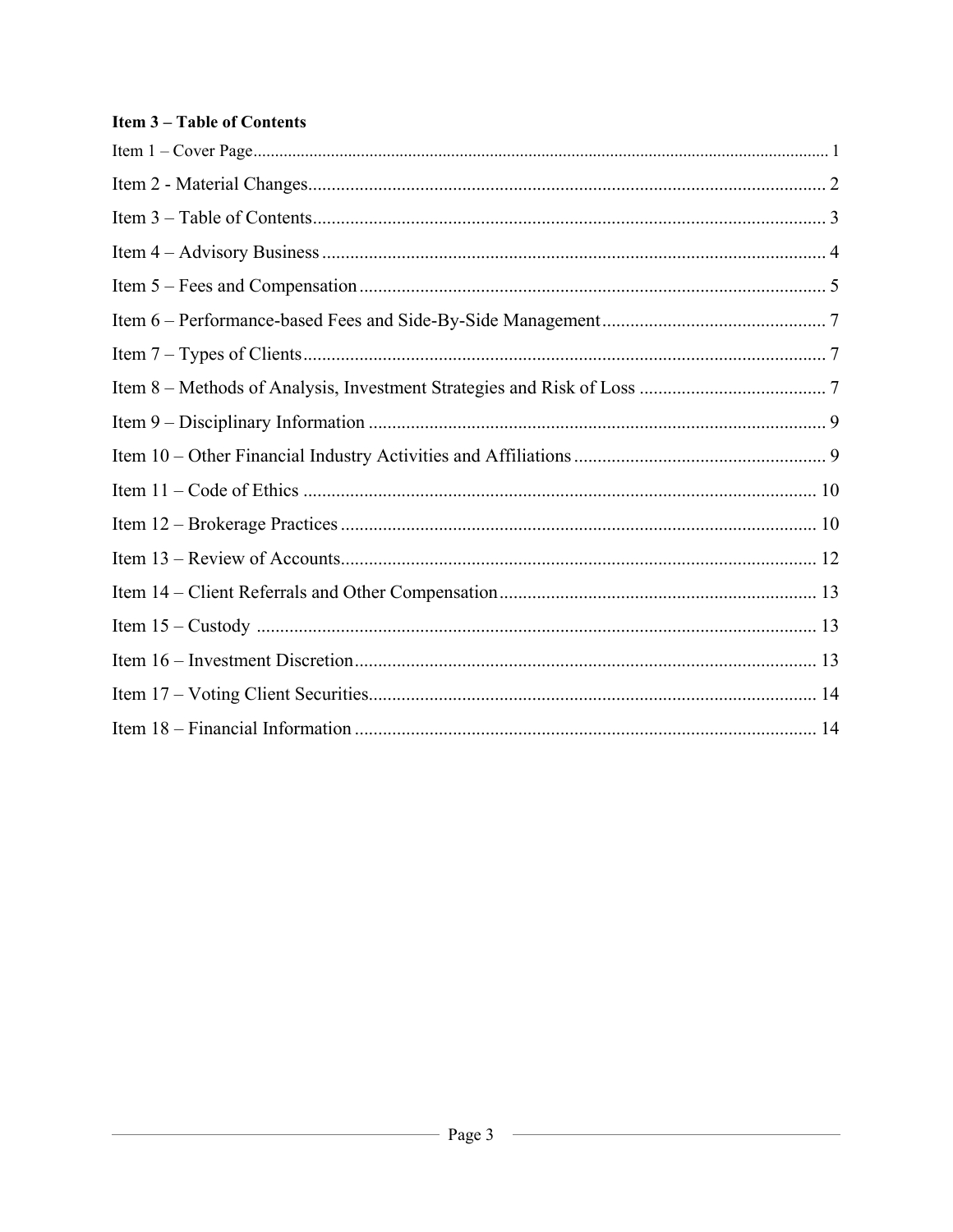#### **Item 4 – Advisory Business**

Founded in 2004, and headquartered in Charlotte, North Carolina, WestEnd is a third-party ETF model strategist providing financial advisors with turnkey, core model allocation strategies serving as holistic solutions and complementary sources of alpha.

On December 31, 2021, Victory Capital Holdings, Inc. ("Victory Capital") acquired WestEnd. Victory Capital is a publicly traded asset management business listed on the NASDAQ under ticker "VCTR". WestEnd, an SEC-registered investment adviser, operates as an autonomous Victory Capital Investment Franchise. WestEnd's active principals continue to be responsible for managing the firm and its day-to-day operations. The Managing Members of the firm are Mr. Edmund N. Durden, Mr. Michael W. Goldman, and Mr. Frederick O. Porter.

WestEnd is registered in the United States, and is regulated by the SEC.

WestEnd provides discretionary investment management services to clients, including: individuals (including high net worth individuals), pension and profit-sharing plans; trusts or estates; charitable organizations; government entities; and, corporations or other businesses. WestEnd acts on behalf of its clients in all matters necessary to effect securities transactions for the accounts, including purchasing, selling, or otherwise trading securities or other investments without discussing the transactions in advance with its clients.

While accounts are primarily invested according to the investment strategy selected by the client, clients may impose reasonable restrictions on the management of their portfolio, provided such restrictions are communicated in writing and subject to WestEnd's acceptance of those restrictions.

WestEnd also provides Model Portfolio recommendations to banks, broker-dealers, investment advisers, or other financial services companies who, in turn, offer the Model Portfolio to their respective clients. Model Portfolio recommendations are provided on a non-discretionary basis and WestEnd has no supervisory or oversight responsibilities with regard to the assets invested in the Model Portfolio.

Additionally, WestEnd participates as a portfolio manager in several wrap-fee programs. In a wrap account, clients pay a single fee to a wrap sponsor which covers some or all of the following services: portfolio management, custody, administration, commissions for trades executed by the sponsor (or an affiliate of the sponsor), and selection of portfolio managers. The fee paid by the client is not based directly upon transactions in the client's account. Wrap-fee clients either have a direct contractual relationship with WestEnd, or receive WestEnd's advisory services through a contract entered into with the wrap sponsor. Advisory fees may be paid to WestEnd by the wrap sponsor or directly by the client. Wrap-fee clients generally instruct WestEnd, subject to its duty to seek best execution, to execute transactions through the wrap sponsor. Since no additional commissions are charged to execute transactions through the sponsor, best execution will typically be achieved through the wrap sponsor.

WestEnd relies on wrap sponsors and their financial advisors to fulfill certain responsibilities with regard to wrap program clients. Generally, wrap sponsors assume tasks such as: (1) client identification; (2) delivery of WestEnd's disclosure document; (3) delivery of WestEnd's privacy notice; and, (4) ensuring WestEnd's products and services are suitable to the client's investment objectives.

As of December 31, 2021, WestEnd's Regulatory Assets Under Management, as reported in Form ADV Part 1A, were as follows:

**Discretionary .................................................................................** \$ \$1,560,823,204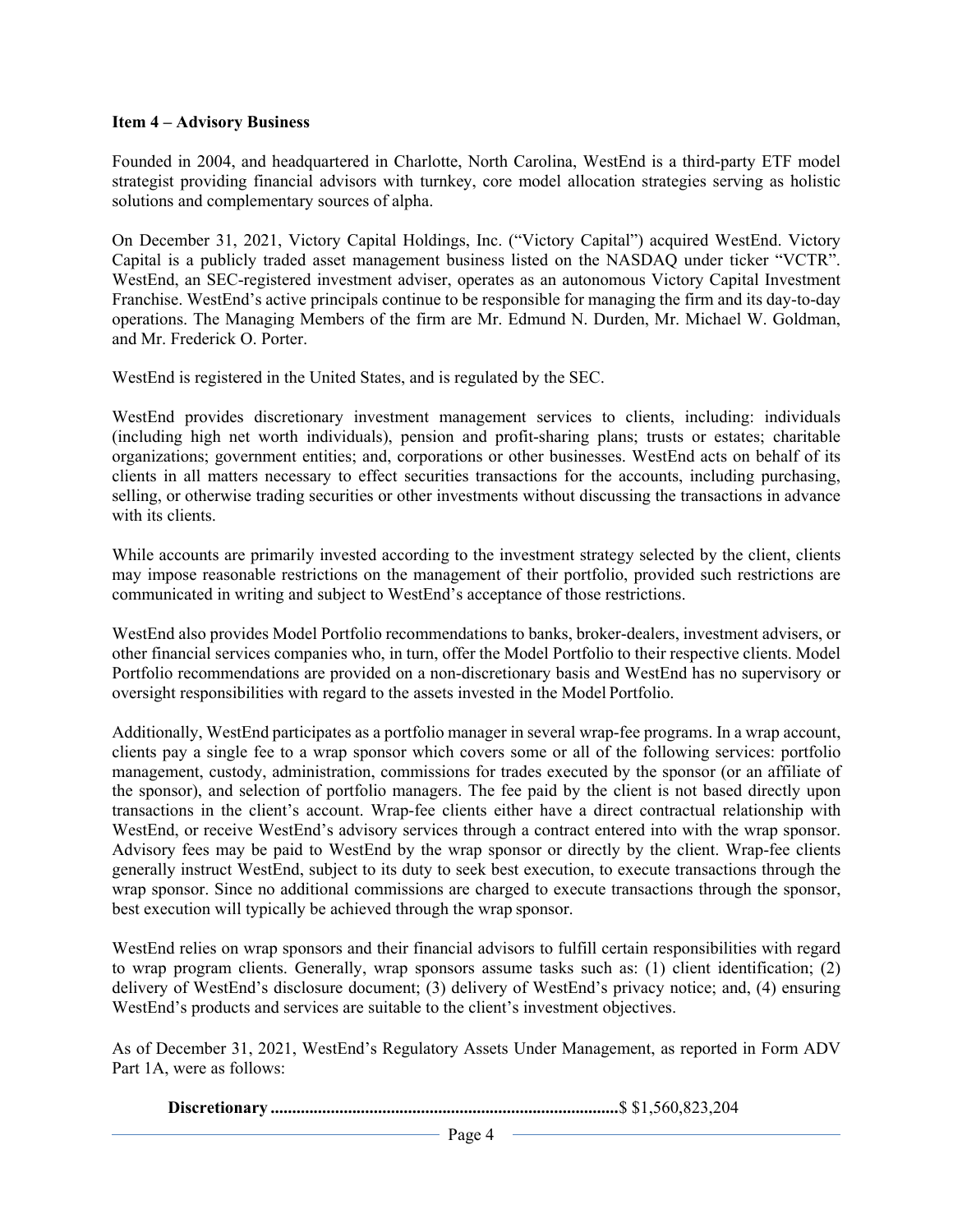| Total Regulatory Assets under Management \$ \$1,560,823,204 |  |
|-------------------------------------------------------------|--|

As of December 31, 2021, WestEnd had \$17.98 billion of Other Assets Under Advisement, which includes assets in Unified Managed Account (UMA) programs for which WestEnd provides Model Portfolios but has no discretion to effect trades, and no supervisory responsibility over the assets in the program. This number has been derived from the most recent information provided by each of the participating UMA programs and is not independently verified by WestEnd.

# **Item 5 – Fees and Compensation**

In exchange for the portfolio management services provided, clients will pay WestEnd an advisory fee (the "Fee") on a quarterly basis, in advance, based on the value of the assets in the account on the last day of the previous quarter. For new accounts, the initial Fee is charged in arrears and pro-rated for the number of days in the quarter. At the same time the initial Fee is charged, WestEnd will also charge the applicable Fee for the next quarter, in advance, as described.

WestEnd's standard fee schedule is as follows:

| <b>Value of Account Assets</b>    | <b>Annual Fee Rate</b> |
|-----------------------------------|------------------------|
| \$100,000 to \$4,999,999          | $1.00\%$               |
| Next \$5,000,000 to \$9,999,999   | $0.90\%$               |
| Next \$10,000,000 to \$24,999,999 | $0.75\%$               |
| Next \$25,000,000 to \$49,999,999 | $0.65\%$               |
| Amounts over \$50,000,000         | $0.50\%$               |

With respect to wrap-fee programs, the program sponsor charges the client a fee based on assets under management. The fee generally includes execution, custodial, and other services provided by the sponsor. Depending on the particular program, the wrap fee may also include WestEnd's advisory fee, which would be payable by the sponsor to WestEnd. Other programs may require WestEnd to enter into a separate agreement with the client, in which case the client would pay WestEnd directly. WestEnd receives fees ranging from 0.30% to 0.50% per year of the value of accounts participating in a wrap-fee program. Wrapfee clients should review the sponsor's ADV Part 2A Appendix 1 for details regarding any specific wrap program.

WestEnd negotiates fees for Model Portfolio recommendations with the respective sponsor. WestEnd does not maintain a standard fee schedule for such services.

The Fee and any applicable terms and conditions are negotiable depending on certain factors, including, but not limited to, the type and size of the account and the range of services provided. The Fee covers only the portfolio management and advisory services provided by WestEnd and does not include brokerage commissions, mark-up and mark-downs, dealer spreads or other costs associated with the purchase and sale of securities, custodian fees, interest, taxes, or other account expenses. All fees paid to WestEnd for investment advisory services are separate and distinct from the fees and expenses charged by mutual funds or in conjunction with internal expenses associated with exchange-traded funds. The client will be solely responsible, directly or indirectly, for these additional expenses. Refer to Item 12 for a detailed discussion of brokerage practices.

Clients may, but are not required to, grant WestEnd the authority to debit advisory fees directly from the clients' accounts. If the client authorizes WestEnd to debit fees, WestEnd is deemed to have custody of the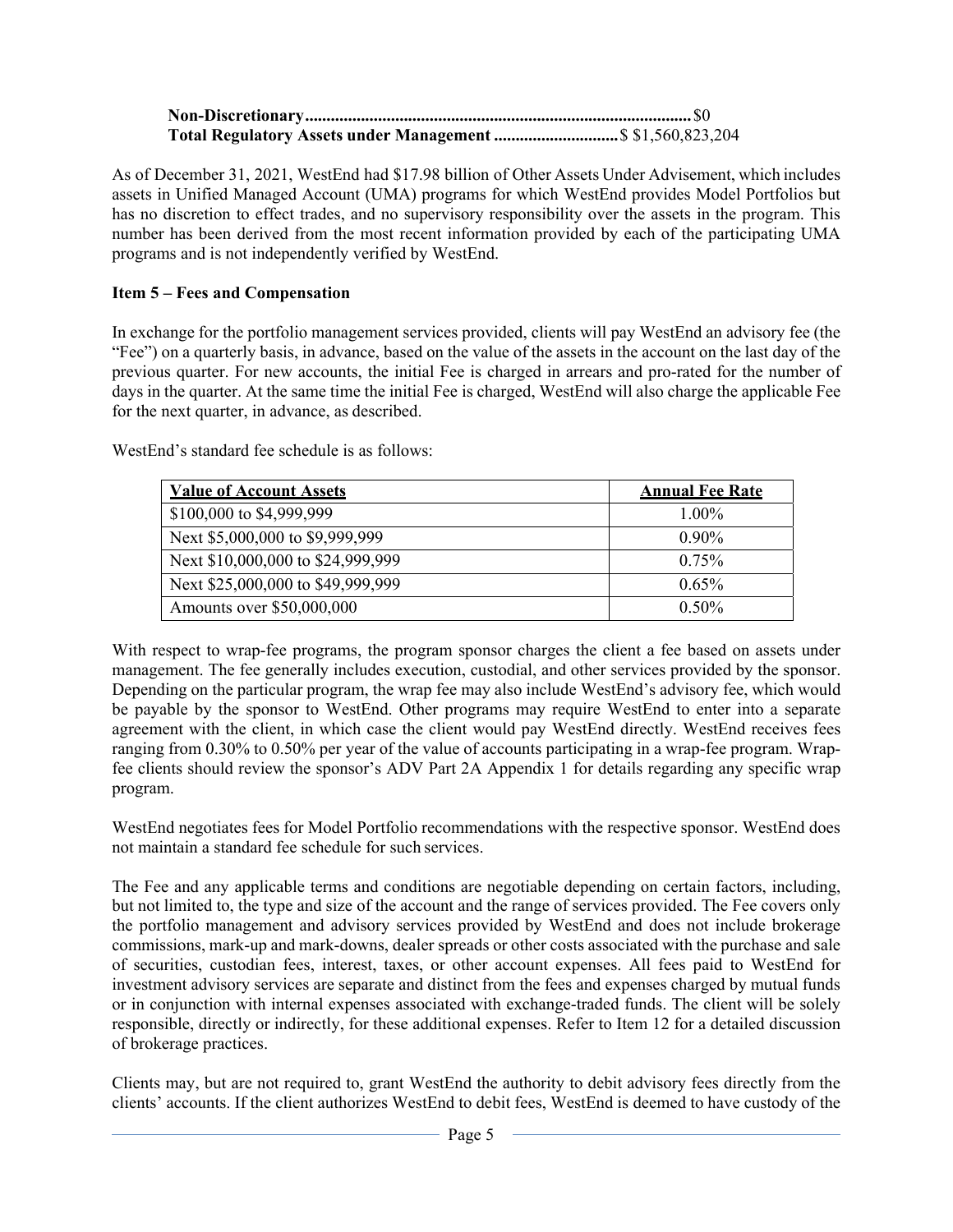client's funds. Clients will receive a statement, usually monthly but no less than quarterly, directly from their account custodian. WestEnd urges clients to review the information on the statement for accuracy and compare the information to any reports received directly from WestEnd. Clients may contact WestEnd with any questions at 888-500-9025 or info@westendadvisors.com. Please refer to Item 15 of this document for additional disclosures relating to Custody.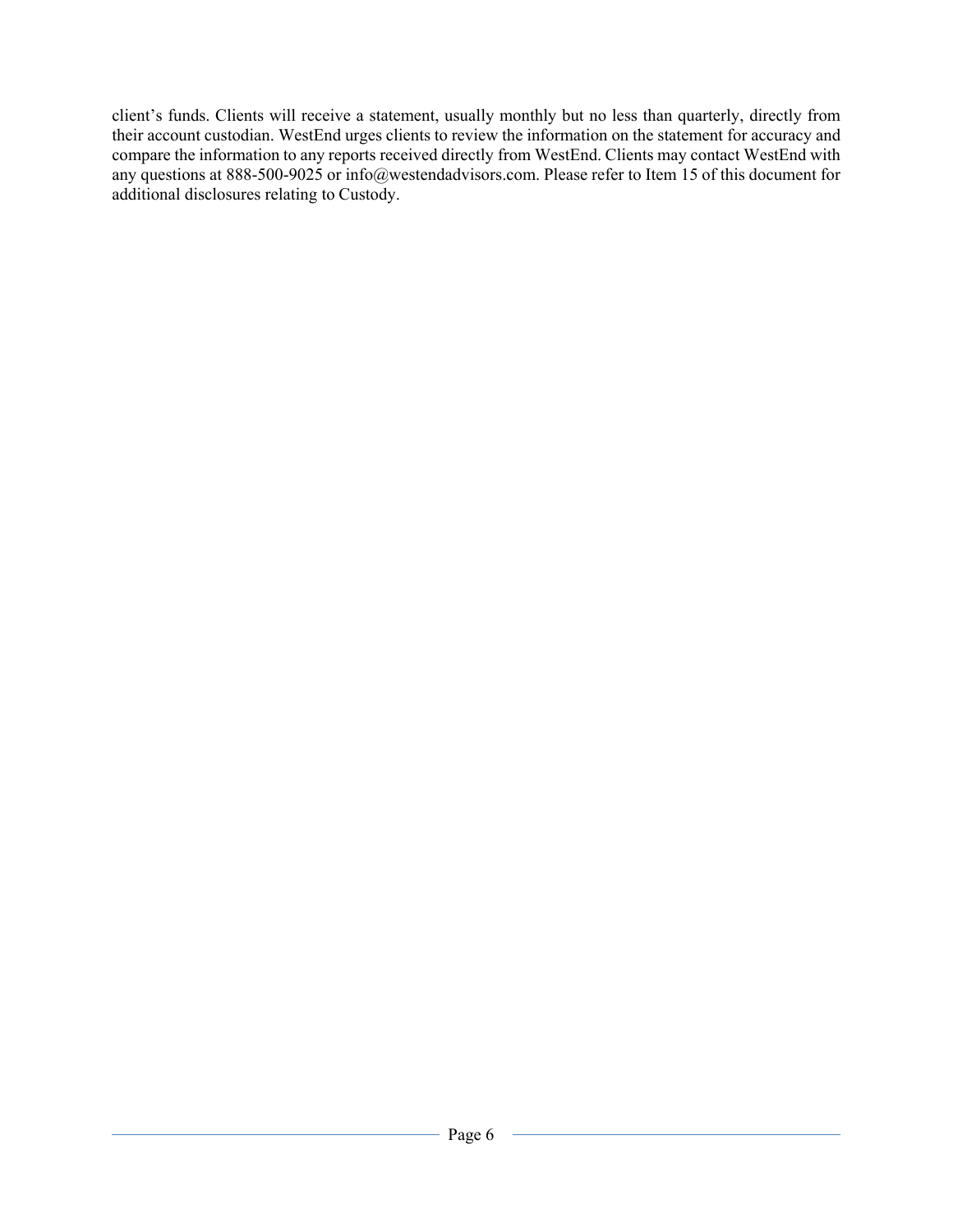Clients may terminate their portfolio management agreements at any time upon prior written notice. A pro rata portion of the Fee paid in advance will be remitted to the client based on the number of days left in the quarter. Any Fee due at this time will be invoiced. Such termination will not affect the liabilities or obligations arising from transactions initiated prior to termination.

# **Item 6 – Performance-based Fees and Side-By-Side Management**

WestEnd does not charge any performance-based fees (fees based on a share of capital gains on or capital appreciation of the assets of a client).

# **Item 7 – Types of Clients**

WestEnd provides discretionary investment management services to clients, including: individuals (including high net worth individuals); pension and profit-sharing plans; trusts or estates; charitable organizations; government entities; and, corporations or other businesses. The minimum value of new accounts managed directly by WestEnd, is \$250,000 for the Large-Cap Core Equity strategy and \$100,000 for ETF strategies.

The minimum value of new accounts managed through broker-sponsored wrap-fee programs is \$250,000 for the Large-Cap Core Equity strategy and \$50,000 for ETF strategies. In some circumstances, minimum account values may be negotiable. If WestEnd accepts an account below its stated minimum, WestEnd reserves the right, in its sole discretion, to charge a Fee higher than its standard fee schedule. In such cases, the Fee paid by the client will be fully disclosed in the advisory agreement.

# **Item 8 – Methods of Analysis, Investment Strategies and Risk of Loss**

# Investment Process Overview

The cornerstone of WestEnd's investment philosophy is that the macroeconomic environment is a key driver of financial market returns. WestEnd conducts in-depth analysis of the macroeconomic environment to anticipate areas of strength and weakness in the financial markets and invests accordingly.

WestEnd's research process begins with the collection of a broad set of publicly available macroeconomic data. The investment team determines what economic data is most important given the current economic environment and then examines that data in a broader context to develop WestEnd's economic and market outlook. WestEnd uses this qualitative process and the firm's experience analyzing economic trends to build portfolios that capitalize on opportunities in financial markets.

# Stock and Exchange Traded Fund ("ETF") Selection

In the Large-Cap Core Equity strategy, the investment universe is the S&P 500 Index. Based on its assessment of the macroeconomic environment, WestEnd determines which sectors of the S&P 500 Index to overweight and which sectors to avoid. WestEnd then applies quantitative and qualitative criteria to its universe to identify what WestEnd believes to be market-leading, financially strong companies with characteristics that typically include: market capitalizations above the S&P 500 Index's average market capitalization; low debt-to-equity ratios; high return-on-equity; earnings growth opportunity; strong competitive position; prospective benefits from secular tailwinds; and an experienced management team.

In WestEnd's ETF strategies, client portfolios are allocated to areas of the global financial markets that WestEnd believes will benefit from economic tailwinds, while out-of-favor areas facing headwinds are underweighted or avoided. WestEnd then selects ETFs from leading U.S. providers to invest in favored areas of global equity and U.S. fixed income markets.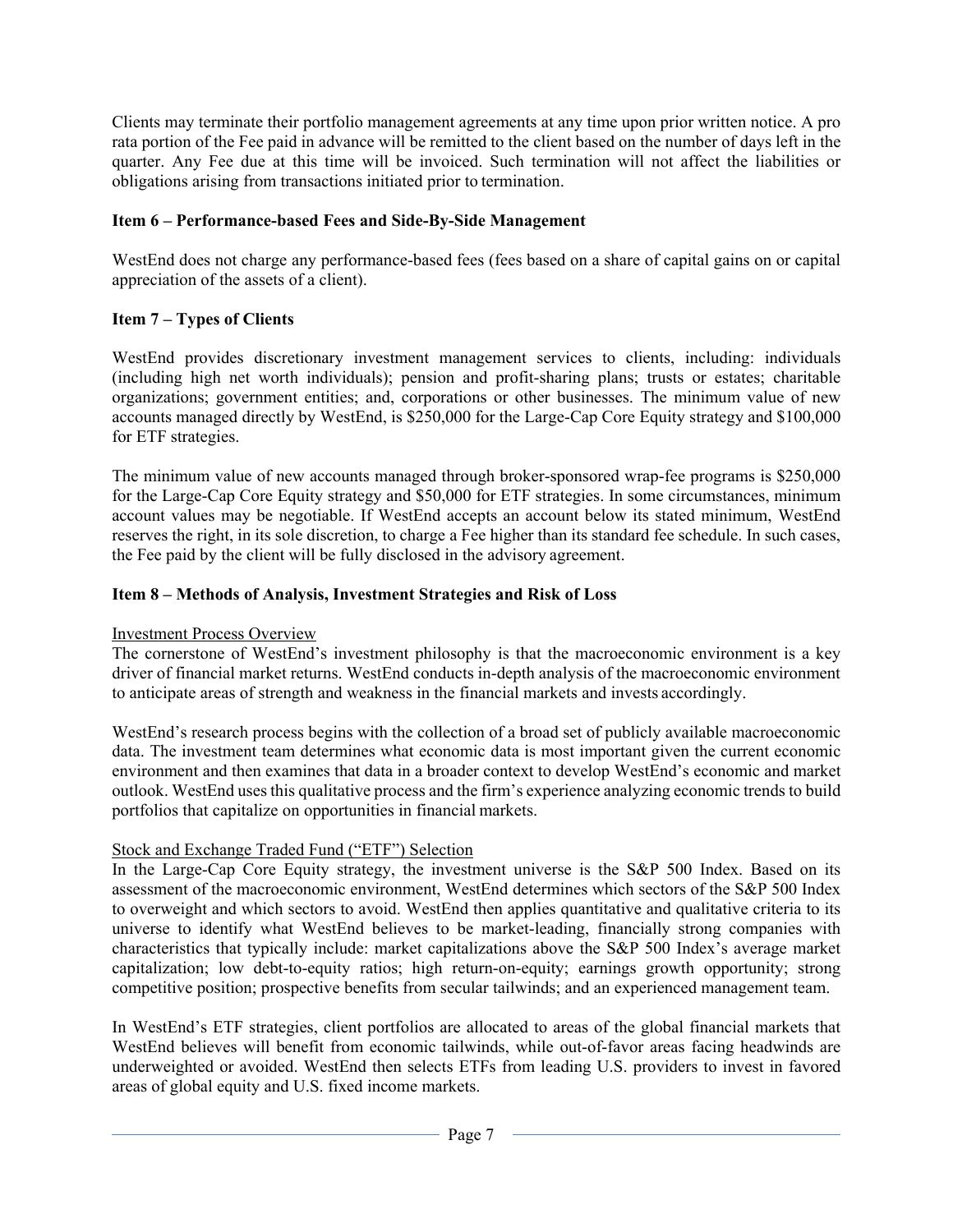# Risk

All investments carry a certain degree of risk, including the possible loss of principal. Clients should be prepared to bear the risks involved with owning a particular security or asset class.

- Market Risk: The market value of securities owned within WestEnd's portfolios may decline, at times sharply and unpredictably.
- Securities Selection Risk: Securities selected by WestEnd may not perform to expectations. This could result in underperformance by WestEnd's portfolios compared to other portfolios with similar investment objectives.
- Industry and Sector Focus Risk: WestEnd's portfolios will typically focus its investments on stocks of companies or ETFs within particular industries or economic sectors. To the extent that it does so, developments affecting companies in those industries or sectors will have a magnified effect on portfolios and total return.
- Non-Diversification Risk: Certain WestEnd portfolios are non-diversified, which means that they may invest in the securities of fewer issuers than a diversified portfolio. As a result, portfolios may be more susceptible to a single adverse economic or regulatory occurrence affecting one or more of these issuers, and may experience increased volatility.
- Investment Strategy Risk: WestEnd's portfolios invest in securities that WestEnd believes will perform well in a certain macroeconomic environment. WestEnd's investment approach may be out of favor at times, causing its portfolios to underperform portfolios that also seek capital appreciation, but use different approaches to the security selection and portfolio construction process.
- Investment Risk: When you sell your shares of securities from WestEnd's portfolios, they could be worth less than what you paid for them. Therefore, as with any investment, you may lose some or all of your investment by investing in WestEnd's portfolios.
- International Risk: Foreign securities owned through ETFs can be subject to greater risks than U.S. investments, including currency fluctuations, less liquid trading markets, greater price volatility, political and economic instability, less publicly available information, and changes in tax or currency laws or monetary policy. These risks are likely to be greater for emerging markets than in developed markets.
- Small/Mid-Cap Risk: Small/mid-cap securities owned through ETFs are subject to risk, including greater price volatility, market risk, and liquidity risk. Public information about small/mid-cap companies may be limited. Small/mid-cap companies may also lack experienced management and have less financial resources compared to their large-cap counterparts.
- Fixed Income Risk: Investments in fixed income vehicles owned through ETFs are subject to risk, including market risk, default risk, and liquidity risk.
- Interest Rate Risk: Changes in interest rates can result in losses for fixed-income or equity securities. Specifically for fixed-income securities or fixed-income ETFs, when interest rates rise, the market values of the fixed-income instruments normally decrease. Typically, the longer the maturity or duration of a fixed-income security, the greater the security's sensitivity to changes in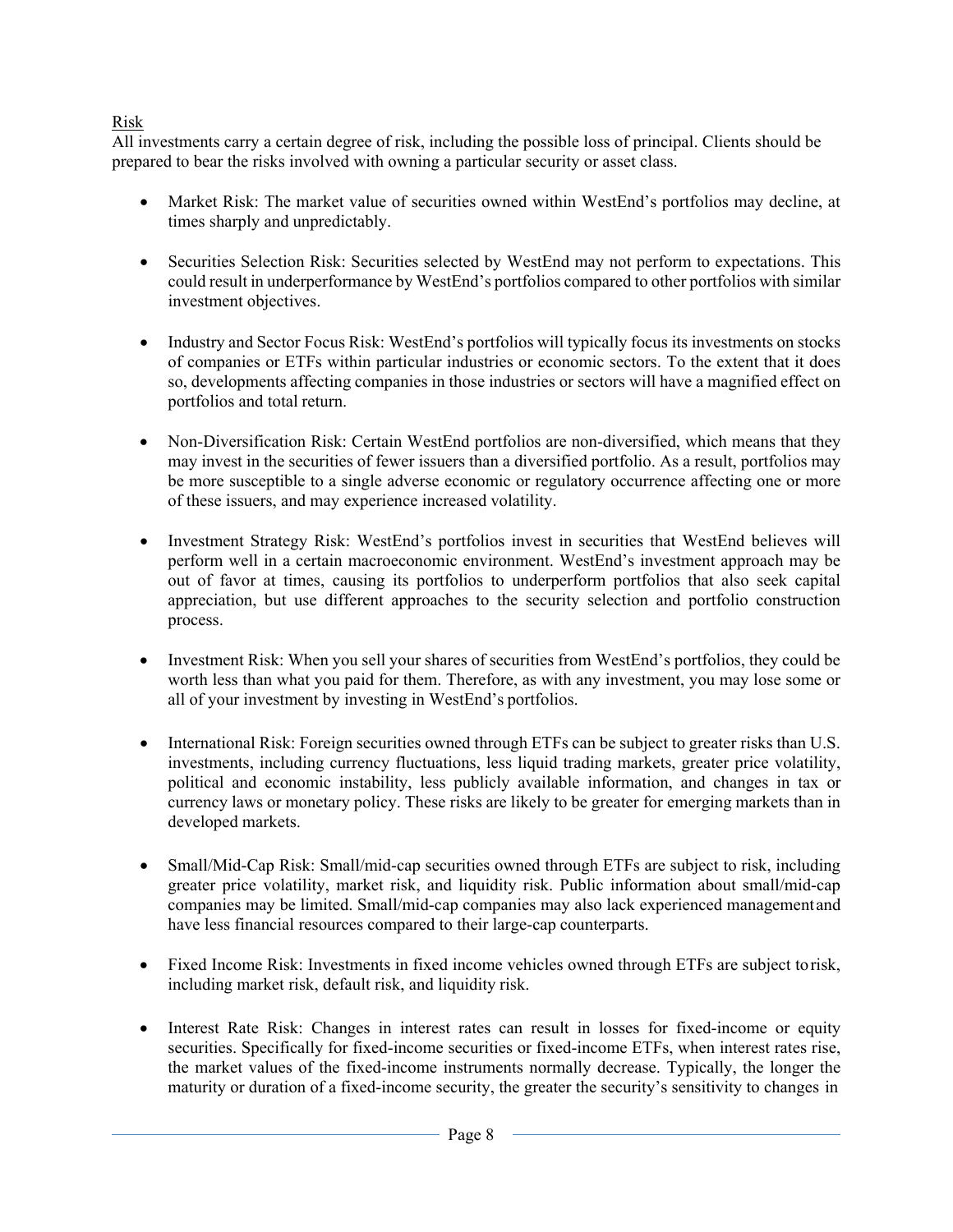interest rates. Changes in monetary policy, government policy, government spending and inflation may affect the level of interest rates.

- Commodities Risk: Investments in commodities (including precious metals), owned through ETFs and Exchange Traded Notes ("ETNs"), can experience significant price fluctuations that can have a negative effect on the value of an investor's ETF or ETN shares. These securities may have exposure to underlying commodities through ownership of the actual commodity, or through commodity-linked derivative instruments. In the case of an ETN, investors are subject to the credit risk of the ETN issuer. The value of an underlying commodity is highly speculative, and can be affected by supply and demand factors; issues affecting a particular industry or commodity (e.g. drought); and changes in interest rates, and global economic factors (e.g. tariffs, currency exchange rates).
- MLPs Risk: Investments in Master Limited Partnerships ("MLPs") owned through ETFs are subject to risk, including volatility risk, liquidity risk, distribution payout risk, tax risk, and industry specific risks.
- Force Majeure: Portfolio investments may be affected by force majeure events (i.e., events beyond the control of the party claiming that the event has occurred, including, without limitation, acts of God, fire, flood, earthquakes, outbreaks of an infectious disease, pandemic or any other serious public health concern, war, terrorism, labor strikes, major plant breakdowns, pipeline or electricity line ruptures, failure of technology, defective design and construction, accidents, demographic changes, government macroeconomic policies, social instability, etc.). Some force majeure events may adversely affect the ability of a party (including an issuer or asset in which a client is invested) to perform its obligations until it is able to remedy the force majeure event. In addition, forced events, such as the cessation of the operation of machinery for repair or upgrade, could similarly lead to the unavailability of essential machinery and technologies. These risks could, among other effects, adversely impact the cash flows available with respect to a portfolio investment, cause personal injury or loss of life, damage property, or instigate disruptions of service. In addition, the cost to an issuer of repairing or replacing damaged assets resulting from such force majeure event could be considerable. Certain force majeure events (such as war or an outbreak of an infectious disease) could have a broader negative impact on the world economy and international business activity generally. Additionally, a major governmental intervention into industry, including the nationalization of an industry or the assertion of control over one or more issuers in which a client is invested, could result in a loss to Clients. Any of the foregoing may therefore adversely affect the performance of a client's investments.

# **Item 9 – Disciplinary Information**

Registered investment advisers are required to disclose all material facts regarding any legal or disciplinary events that would be material to your evaluation of WestEnd or the integrity of WestEnd's management. WestEnd has no information applicable to this Item.

# **Item 10 – Other Financial Industry Activities and Affiliations**

As stated in Item 4, WestEnd is a wholly owned subsidiary of Victory Capital Holdings, Inc. ("Victory Capital"), a publicly traded asset management business listed on the NASDAQ under ticker "VCTR". Victory Capital Management Inc. ("VCM"), an affiliated investment adviser, is also a wholly owned subsidiary of Victory Capital.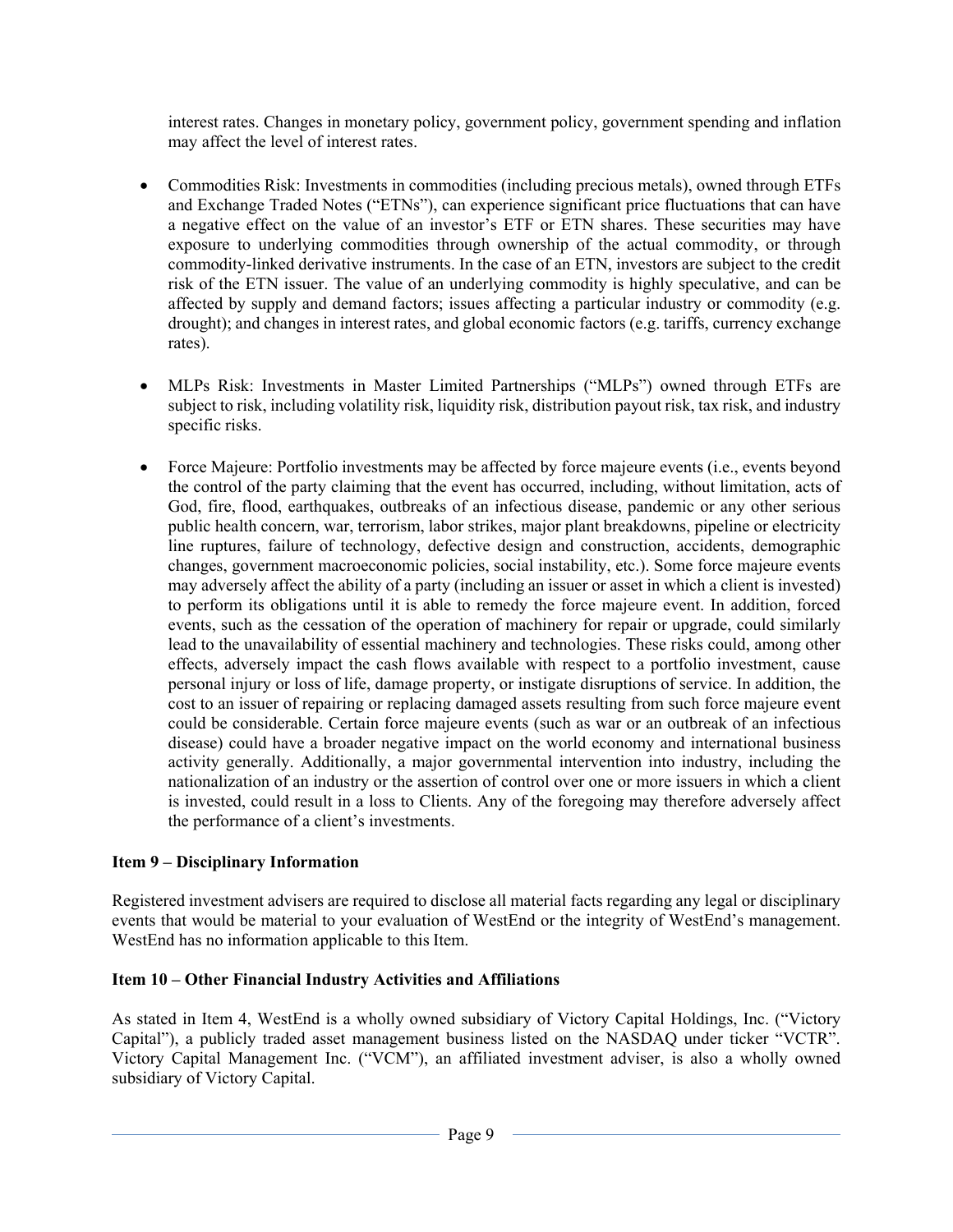Although WestEnd remains a separate registered investment advisor, certain technology, operation and sales services of WestEnd are supported by Victory Capital under its multi-franchise asset management platform. In a variety of instances, WestEnd utilizes the personnel and/or services of our affiliates in the performance of our business including, without limitation, legal, compliance, human resources, sales, technology, reporting, finance and accounting from Victory Capital. These arrangements will take a variety of forms including a formal secondment agreement and informal arrangements among WestEnd and its affiliates. When we utilize the personnel and services of our affiliates, we remain responsible for the account within the framework of the Advisers Act and/or other applicable regulatory frameworks and the relevant investment management agreement, and no additional fees are charged to the client for the affiliates' services except as set forth in the investment management agreement.

Some officers and directors of Victory Capital serve as our officers. Victory Capital's officers and directors may also serve as officers or directors of affiliated registered investment companies.

## **Item 11 – Code of Ethics**

WestEnd endeavors to ensure that the investment management and overall business of the firm complies with both our firm and Victory Capital's policies as well as applicable U.S. federal and state securities laws and regulations. WestEnd has adopted the Victory Capital Code of Conduct and its own Code of Ethics (the "Codes") in accordance with Rule 204A-1 of the Investment Advisers Act of 1940, as amended.

Victory Capital and WestEnd maintain a Code of Ethics, which applies to all employees, designed to ensure that WestEnd conducts its business with the highest level of ethical standards and upholds its fiduciary duties to its clients. WestEnd has a duty to exercise its authority and responsibility for the benefit of its clients, to place the interests of its clients first, and to refrain from having outside interests that conflict with the interests of its clients.

WestEnd requires its employees to submit certain reports regarding personal investment accounts. Employees must report their personal securities holdings within ten days of becoming an access person and annually thereafter, and are required to report certain securities transactions within 30 days of the end of each calendar quarter.

A complete copy of WestEnd's Code of Ethics is available to any client or prospective client upon request.

WestEnd has adopted policies and procedures imposing certain conditions and restrictions on transactions for the accounts of WestEnd's employees. Employees of WestEnd are permitted to own or purchase investment securities which are also held in client portfolios, provided they conduct their personal trading in a manner that does not create a conflict of interest with a client, or otherwise take unfair advantage of the client relationship. WestEnd employees are prohibited from taking action for personal benefit rather than for a client's benefit, failing to take action for a client's benefit, and from using their knowledge of client transactions for personal profit. Employees are required to obtain approval from the Chief Compliance Officer, or other designee, prior to executing trades in any Reportable Security for their personal investment accounts. To the extent that an employee maintains an account managed by WestEnd, the employee account will trade along with client accounts. Employee accounts in which an employee has granted full discretionary trading authority to an independent, third-party may be exempted from the firm's pre-clearance policy. Trading procedures are in place to ensure that the employee does not benefit from direct trades and that no client account is disadvantaged by employee trading.

## **Item 12 – Brokerage Practices**

WestEnd provides investment advisory services in which investment decisions for clients are made on a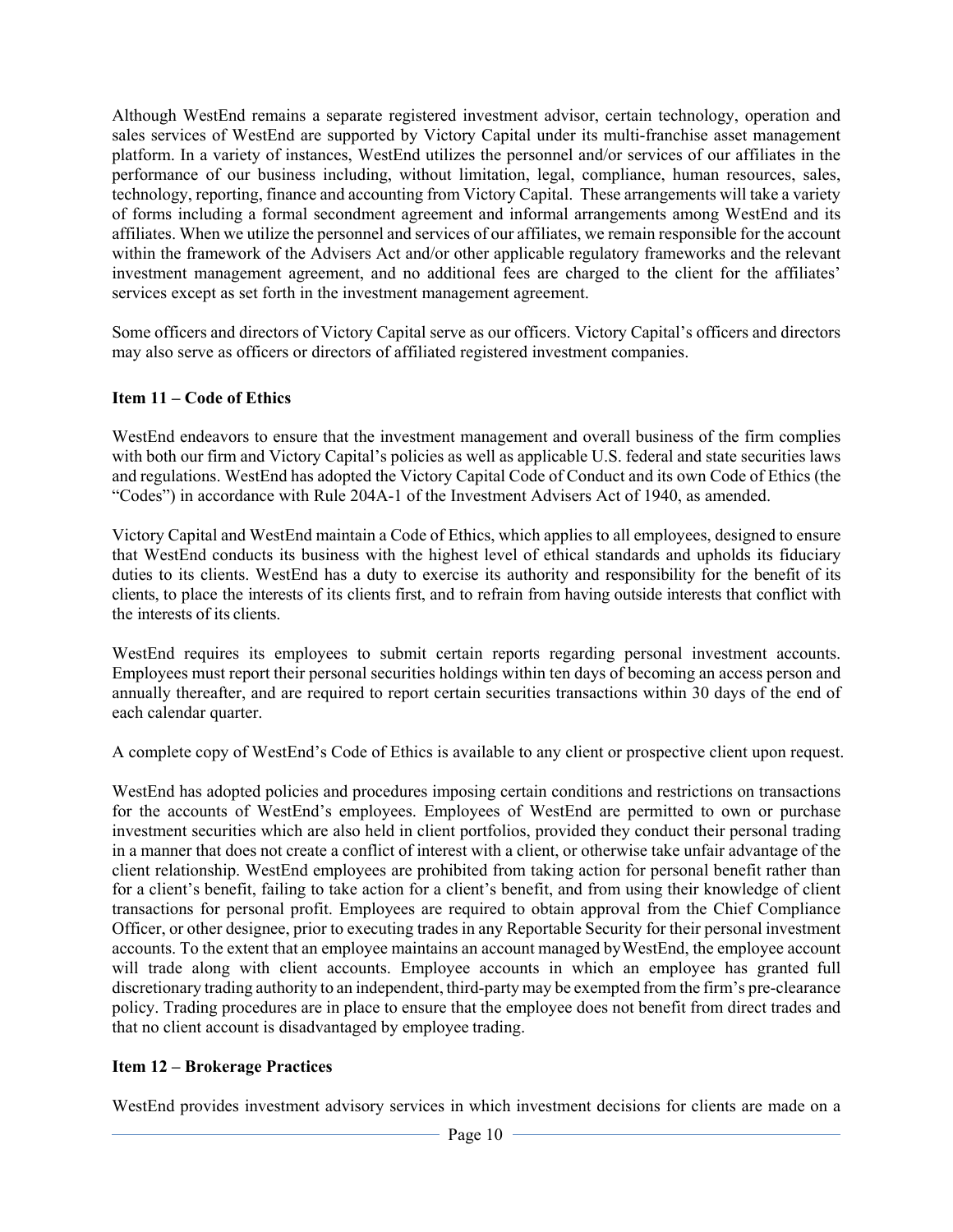fully discretionary basis, including the selection of brokers to execute trades and the amount of commissions or markups paid to those brokers. WestEnd will make investment decisions for client accounts in accordance with the investment objectives, risk tolerance, investment time horizon, and any investment policies, guidelines, or reasonable restrictions as the client may impose in writing, and to which WestEnd agrees.

WestEnd may choose, but is not required, to aggregate client orders consistent with its policy of seeking best price and execution. Clients participating in an aggregated order participate at the average share price. If an aggregated order is filled in its entirety, it is allocated to client accounts according to a predetermined allocation. If an order is partially filled, it is allocated on a pro rata basis. The lack of available cash in an account will preclude its inclusion in an investment otherwise suitable for the client. Also, to the extent that the limited availability of a security would result in a de minimis allocation, WestEnd may exclude one or more accounts from participating in the order.

WestEnd seeks to avoid favoring any client account over any other client account in the ordering and execution of trades. When a model change is implemented across multiple client accounts, brokers, or platforms, a random order determines the sequence in which fully discretionary accounts, wrap program accounts, directed brokerage accounts, and certain Unified Managed Account (UMA) programs trades are executed. Other overlay programs, other Unified Managed Accounts (UMAs), and other model portfolios (for example, those programs in which WestEnd does not initiate trades, or is made aware of trade progress, or does not receive trade completion notification) are notified of model changes at or near completion of WestEnd's trading according to a random order process. At times, operational or other circumstances may warrant modification to these practices. WestEnd has procedures in place to ensure that any deviation from its trading procedures does not systemically disadvantage any client or group of clients.

In selecting a broker or dealer, WestEnd seeks competitive commission rates. However, WestEnd also considers a number of other factors, including:

- research capabilities and the success of prior research recommendations
- commission rates
- ability to execute trades timely, accurately and efficiently
- nature and frequency of sales coverage
- specialization in a market, sector or industry
- back office and processing capabilities
- financial stability
- reputation
- responsiveness

WestEnd does not currently maintain any soft-dollar arrangements. WestEnd receives proprietary research from certain brokers in exchange for executing client transactions. This presents a conflict of interest in selecting such brokers, as it may cause WestEnd to select a broker based on the research received rather than on the client's interest in receiving the most favorable execution. WestEnd has established internal review processes in an attempt to mitigate this conflict. Additionally, research received will generally be used to service all WestEnd strategies, though it should be noted that not all research will be used to manage every client's individual account. Research services include, among other things: market, economic or financial data; a particular aspect of economics or on the economy in general; statistical information; data on pricing and availability of securities; financial publications; electronic market quotations; analyses concerning specific securities, companies, industries or sectors; and market, economic and financial studies and forecasts.

A client may pay a brokerage commission in excess of that which another broker might charge for effecting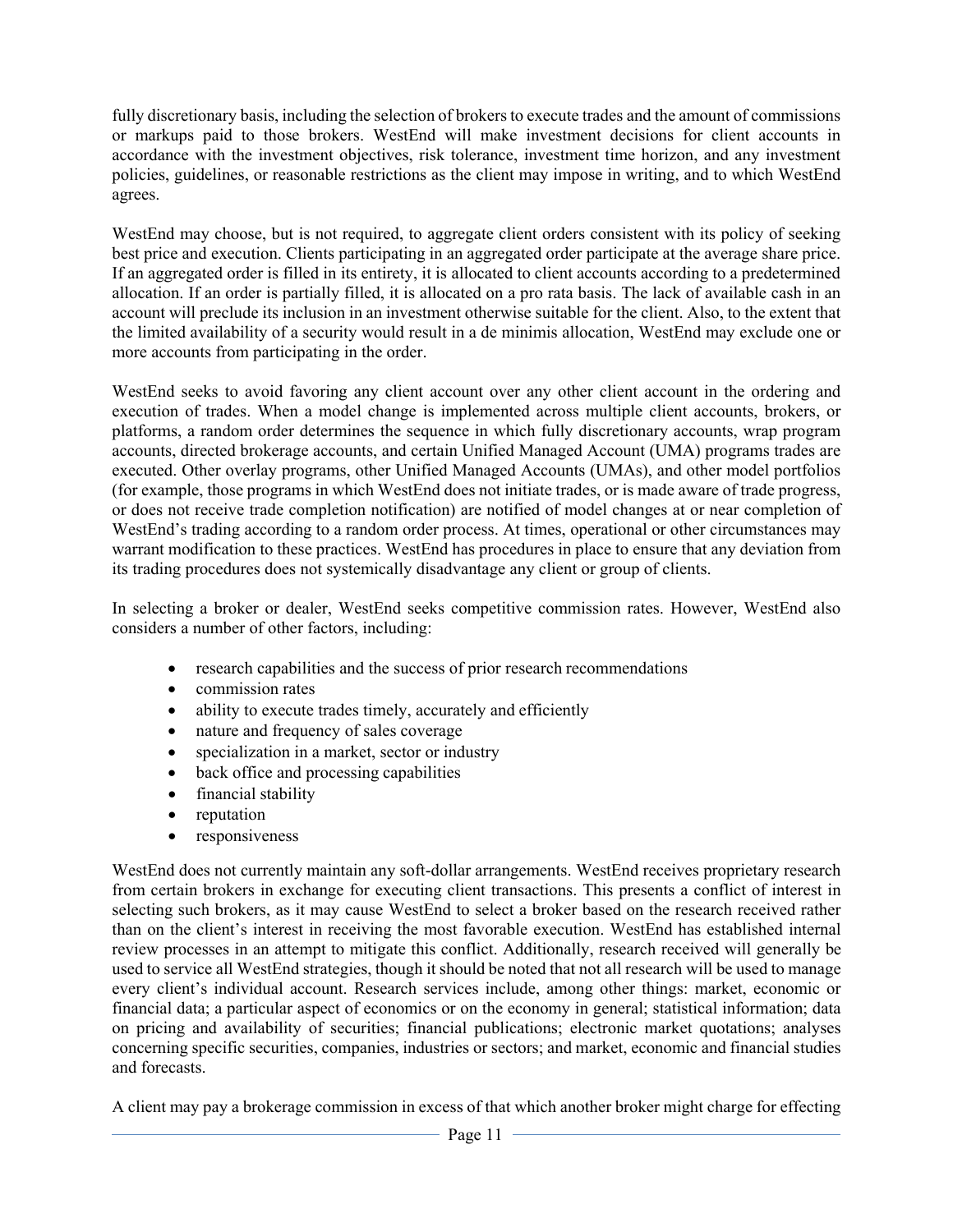the same transaction where WestEnd determines, in good faith, that the commission is reasonable in relation to the value of the brokerage and research services received. WestEnd regularly evaluates brokerage services and the commissions paid to make a good faith determination that the amount of the commission is reasonable in relation to the value of the research received. The extent to which commission rates charged by brokers reflect the value of research cannot be readily determined. However, WestEnd makes every attempt to negotiate the lowest possible transaction costs to clients.

Subject to WestEnd's approval, a client may direct WestEnd to use a particular broker-dealer to effect securities transactions. In such situations, WestEnd will not be able to negotiate commission rates or obtain volume discounts and thus, may not achieve best execution for those transactions. Transactions subject to client direction generally will not be combined with orders in the same securities for other accounts managed by WestEnd. Therefore, client direction may result in higher commissions and/or less favorable net prices than if WestEnd had the ability to select broker-dealers for execution. To the extent that directed brokerage is the result of a wrap-fee arrangement, clients will generally receive best execution through the wrap-fee sponsor since the fees paid by the client already include commissions. WestEnd does not tradeaway wrap accounts from the respective wrap program sponsor(s) ("step-out trade"). WestEnd places trades for accounts within a wrap program with the respective wrap program sponsor(s). In this capacity, the respective wrap program sponsor acts as the executing broker-dealer, and also clears and settles the trade as a broker-dealer and custodian of the account(s).

A step-out trade occurs when a wrap account trade is executed by a broker-dealer (in the capacity of the executing broker) other than the wrap program sponsor, while the respective wrap program sponsor clears and settles all or portions of the trade as a broker-dealer and custodian of the account(s). Wrap accounts participating in a step-out trade can incur costs other than those charged by the wrap program sponsor in its respective wrap fee, including any commissions charged by the executing broker-dealer.

Step-out trades can be used in an effort to ensure different types of accounts (e.g. wrap accounts, nondirected accounts) receive the same share price for the same security or address issues of liquidity, or for other operational reasons.

Under certain circumstances, WestEnd may recommend that clients maintain their managed accounts at certain discount brokers. These custodians are preferred due to their discounted commission rates, availability of no-load mutual funds, electronic trading, daily transaction downloads, familiarity of our staff with their operational procedures, and a dedicated service team. Additionally, clients are not required to utilize any custodian or broker recommended by WestEnd in order to utilize WestEnd's advisory services. WestEnd receives no fee as a result of recommending any custodian or broker.

# **Item 13 – Review of Accounts**

Mr. Frederick O. Porter, Chief Investment Officer, Portfolio Manager, Mr. Edmund N. Durden, Chief Investment Strategist, Portfolio Manager, Mr. Marion W. Peebles, Portfolio Manager, Mr. Jacob Buchanan, Senior Investment Analyst, Mr. Roger Regelbrugge, Investment Analyst, and Mr. Zach Hollister, Investment Analyst, constitute WestEnd's Investment team. The Investment team works collaboratively, and each WestEnd strategy is managed by at least two Portfolio Managers jointly.

WestEnd employs a two-step process for the review of client portfolios. The overall review of clients' portfolios is conducted by the Portfolio Manager(s) responsible for the respective strategy. Additionally, accounts are reviewed at least quarterly by the WestEnd Relationship Manager responsible for the account. Accounts may be reviewed more or less frequently depending on the specific needs of the client.

At least quarterly, Clients will receive an account statement from their custodian(s), which includes a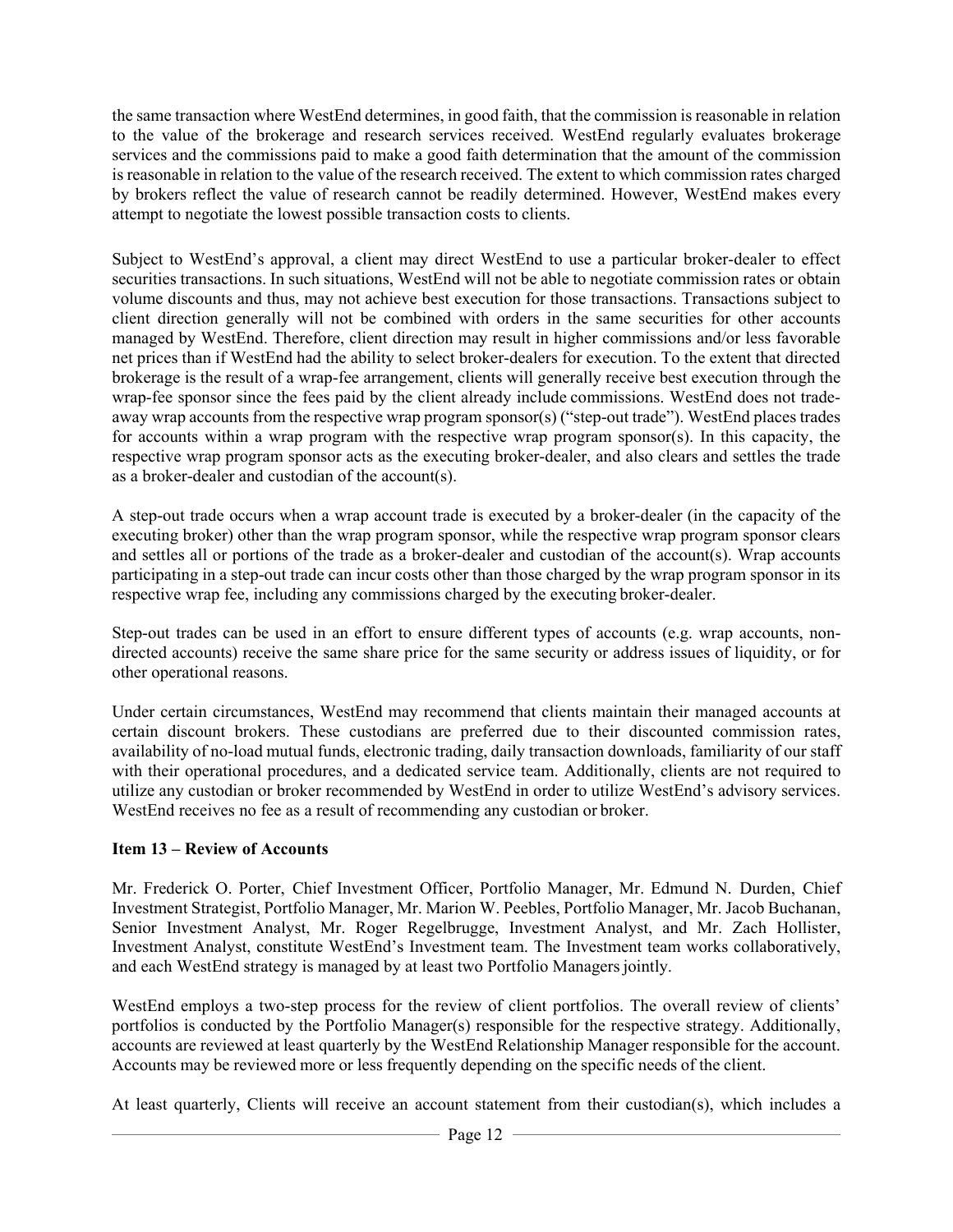summary of transactions and an inventory of holdings. Clients may also receive written quarterly performance reports directly from WestEnd. Performance reports are not typically provided to wrap account clients.

## **Item 14 – Client Referrals and Other Compensation**

WestEnd has access to free or discounted research materials from broker-dealers and/or third-party providers in exchange for recommending clients maintain their accounts at certain custodians. Custodians may provide free industry information that does not qualify as research, such as newsletters or other publications pertaining to compliance, marketing, practice management, etc. Additionally, custodians may sponsor events, such as workshops or conferences, at reduced or no cost. These benefits are not provided on the basis of client transactions. Under no circumstances do any clients pay additional fees or commissions to WestEnd, or any custodian or broker-dealer, in order for WestEnd to obtain these products or services.

WestEnd does not receive any monetary compensation from any third-party ETF providers for use of their respective ETFs in WestEnd's investment strategies. WestEnd may receive indirect non-monetary benefits from third-party ETF providers such as increased visibility via public websites or as a featured investment manager at meetings with broker-dealer platforms and/or broker-dealer financial advisers. Under no circumstances are investment decisions based on any benefit, direct or indirect, that the firm may receive for its use of certain securities within its ETF investment strategies. WestEnd's Investment Team weighs various factors in its analysis of potential ETFs for inclusion in a particular investment strategy including, but not limited to: market exposure (including sector, industry, geographic region, large-cap, small-cap, duration, and credit rating), liquidity; expenses ratios; and, tracking error.

WestEnd has, in the past, had agreements with third-party marketing firms who solicited prospective clients for WestEnd's services. Arrangements of this kind entailed an ongoing fee-sharing agreement between WestEnd and the third-party marketing firm. WestEnd does not currently have any active solicitor relationships.

As discussed in Item 10, WestEnd and its personnel may receive and provide services to WestEnd's affiliates, including Victory Capital.

## **Item 15 – Custody**

WestEnd is deemed to have "custody" of client funds if WestEnd directly debits investment advisory fees from client accounts. Debiting of fees is done pursuant to authorization provided by each client. Usually monthly, but no less than quarterly, clients receive account statements directly from the custodian of their account. All WestEnd clients maintain their cash and securities at a qualified custodian. Such qualified custodian will provide directly to the client statements that include account holdings, market values and any activity that occurred during the period, including the deduction of investment advisory fees. WestEnd urges clients to compare information contained in reports provided by WestEnd with the account statements received directly from the qualified custodian. Clients may contact WestEnd with any questions at 888- 500-9025 or info@westendadvisors.com. Differences in portfolio value may occur due to various factors, including but not limited to: (1) unsettled trades; (2) accrued income; (3) pricing of securities; and (4) dividends earned but not received.

# **Item 16 – Investment Discretion**

WestEnd manages client portfolios on a discretionary basis. Clients grant WestEnd discretion over their account by providing authorization in the investment management agreement. This discretionary authority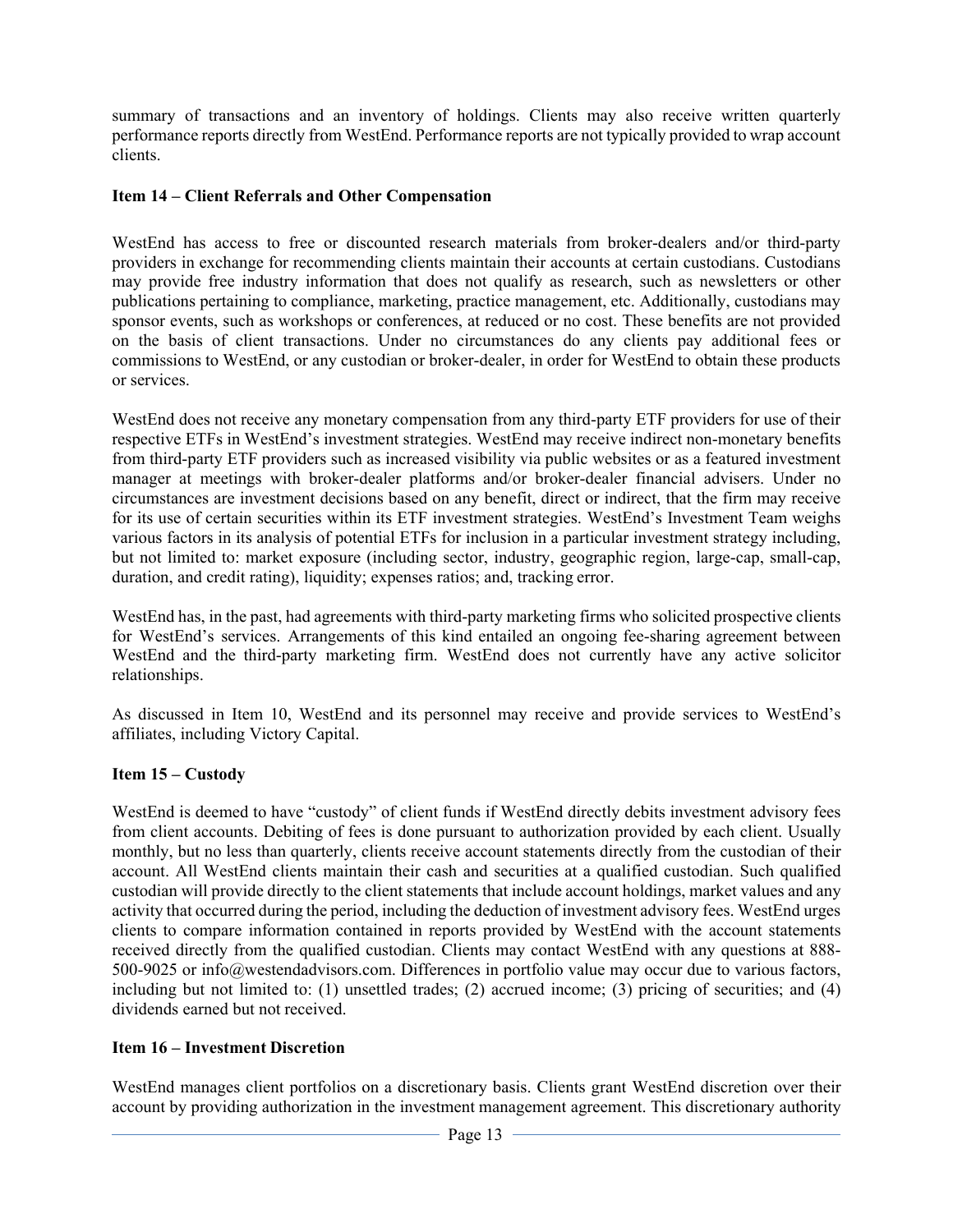authorizes WestEnd to determine the securities to be bought or sold, the amount of securities to be bought or sold, the broker or dealer used to execute trades, and the commission rate paid by clients. Investment discretion is limited only by specific instructions, guidelines, and/or mandates provided by clients in writing and to which WestEnd agrees.

# **Item 17 – Voting Client Securities**

WestEnd will vote proxies for securities in client accounts unless a client specifically reserves the right to vote proxies in writing. WestEnd will vote company proxies in accordance with its fiduciary obligations and its Proxy Voting Policies and Procedures. WestEnd has developed proxy voting guidelines that address issues related to sound corporate governance. The exclusive purpose of each voting decision is to maximize the economic value of the client's investment. WestEnd may vote against management on specific issues which are deemed to impair shareholder rights or value. Specific guidelines cover certain topics related to board of director issues, capitalization issues, shareholder rights, executive compensation, routine corporate issues, social responsibility issues and conflicts of interest. Other issues are considered in light of relevant facts and circumstances.

WestEnd engages a third-party service provider to assist with the administrative aspects of the voting process as well as providing research and vote recommendations. WestEnd considers all relevant factors in its voting decision, including the opinion of the third party provider; however, WestEnd may, at its discretion, vote shares in a manner contrary to the third party's recommendation if WestEnd feels that is in the best interest of the client. In the unlikely event that WestEnd is required to vote a proxy that could result in a conflict between a client's best interests and WestEnd's best interests, WestEnd will vote according to the third party's recommendation or alternatively, WestEnd may contact the client and follow the client's instruction with respect to the voting of that proxy. A client may direct WestEnd to vote proxies on a particular issue in a manner that differs from that of other clients. In such instances, WestEnd votes the proxies based on the number of shares the client holds.

When an account is terminated, WestEnd makes a reasonable effort to notify the custodian of such termination in a timely manner so that WestEnd no longer receives proxy voting materials on behalf of a terminated client. WestEnd generally votes on an aggregate basis with respect to its clients' holdings. As a result, if a vote is in progress when the Firm is notified of a client's intention to terminate their relationship, WestEnd will generally not be able to cancel the vote on behalf of such client. The Firm will not vote proxies on behalf of clients after termination. Furthermore, new accounts may transfer to WestEnd holding securities not recommended by WestEnd. In such cases, WestEnd reserves the right to abstain from voting proxies for securities it has not purchased or recommended for a client account. Likewise, WestEnd may, in its sole discretion, abstain from voting proxies for securities it no longer holds in a client account.

Clients can obtain a complete copy of WestEnd's Proxy Voting Policies and Procedures, as well as ascertain how particular proxies were voted by contacting its office at 888-500-9025 or info@westendadvisors.com.

# **Item 18 – Financial Information**

Registered investment advisers are required in this Item to provide you with certain financial information or disclosures about WestEnd's financial condition. WestEnd has no financial commitment that impairs its ability to meet contractual and fiduciary commitments to clients and has not been the subject of a bankruptcy proceeding.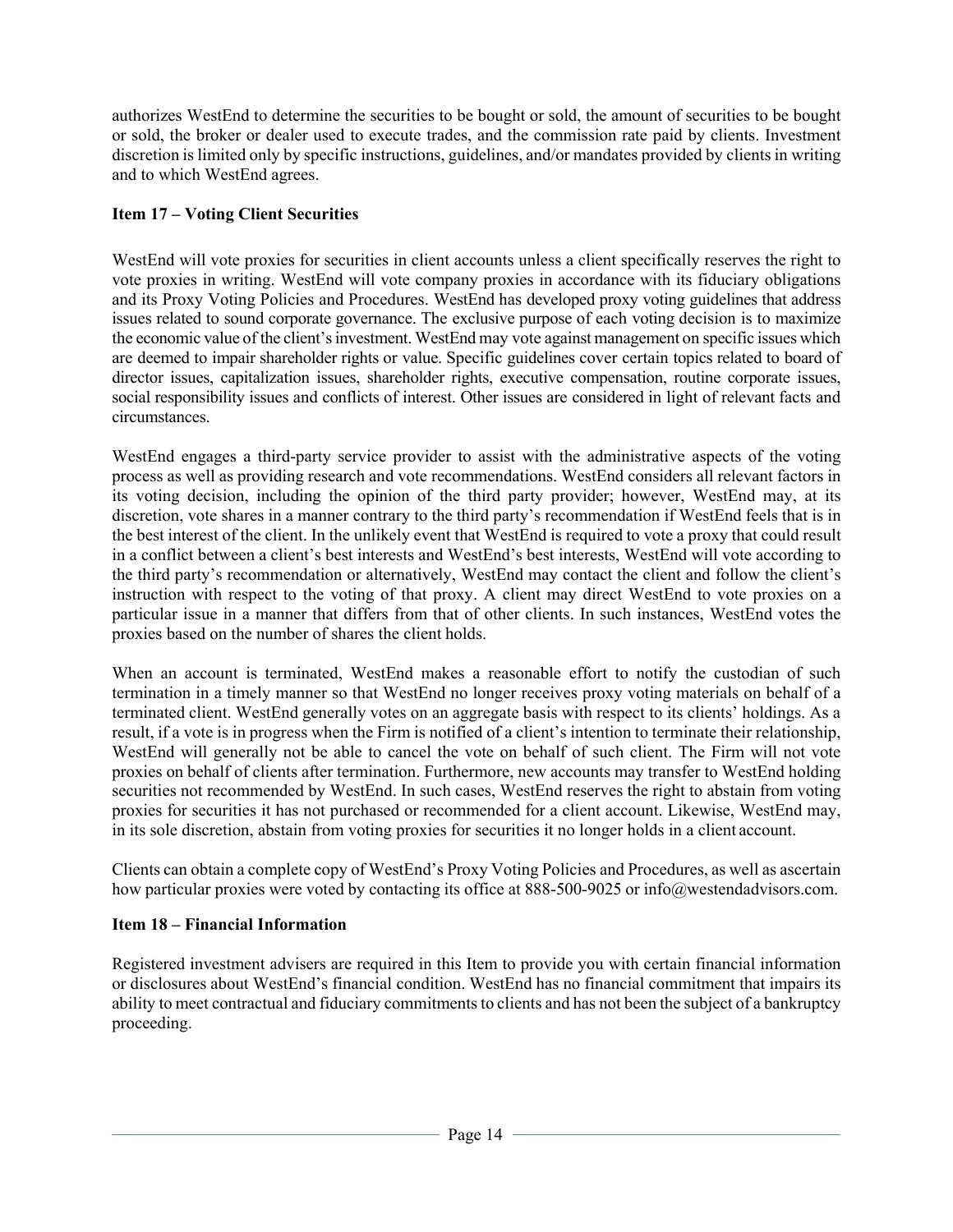

1001 Moorehead Square Drive, Suite 600 Charlotte, North Carolina 28203 704-556-9300 www.westendadvisors.com

January 27, 2022

**Item 1 – Cover Page** 

**This Brochure Supplement provides information about the following persons that supplements the WestEnd Advisors, LLC ("WestEnd" or the "Firm") Brochure. You should have received a copy of that Brochure. Please contact WestEnd at 888-500-9025 or info@westendadvisors.com if you did not receive its Brochure or if you have any questions about the contents of this supplement.** 

Additional information about the following persons is available on the SEC's website at www.adviserinfo.sec.gov.

Edmund N. Durden

Michael W. Goldman

F. Staunton Harkins, III

Marion W. Peebles, IV, CPA, CFA

Frederick O. Porter, CFA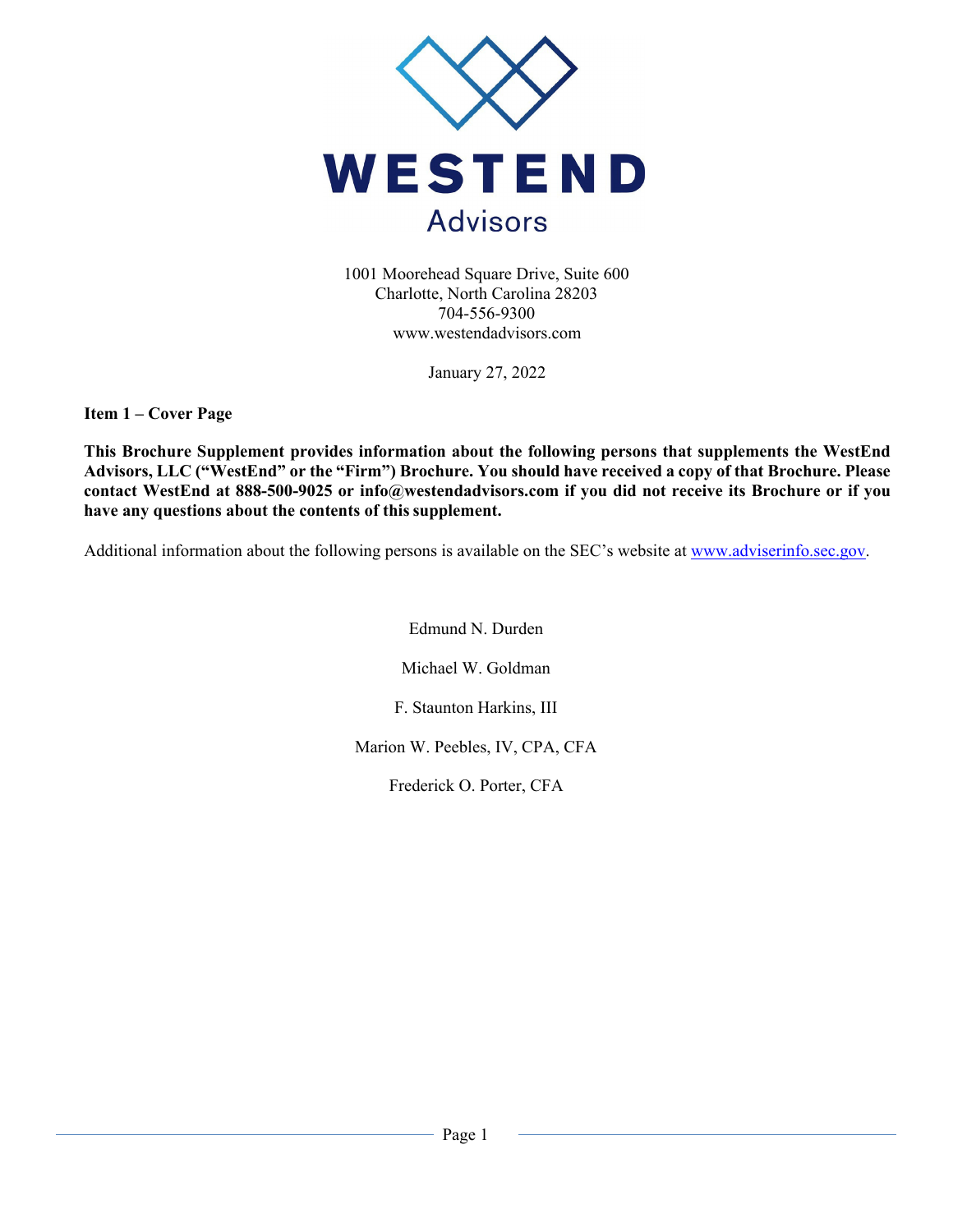# **Edmund N. Durden**

### **Item 2 – Educational Background and Business Experience**

Edmund N. Durden, Chief Investment Strategist and Portfolio Manager, has been with WestEnd since 2006. Mr. Durden was a Founder of Crescent Heights Consulting, LLC in 2006, and also served as a Senior Analyst at Cambium Capital from 2002 to 2006. From 1997 to 2002, Mr. Durden was a Director at The MONY Group, Inc.

Mr. Durden was born in 1970. Mr. Durden completed his undergraduate degree at the University of Virginia. Mr. Durden also earned his J.D. and MBA from the University of Virginia.

### **Item 3 – Disciplinary Information**

Registered investment advisers are required to disclose all material facts regarding any legal or disciplinary events that would be material to your evaluation of each supervised person providing investment advice. Edmund N. Durden has not been the subject of any legal or disciplinary events.

#### **Item 4 – Other Business Activities**

Edmund N. Durden is not engaged in any investment-related business or occupation other than his investment advisory duties with WestEnd.

#### **Item 5 – Additional Compensation**

Registered investment advisers are required to disclose if someone who is not a client provides an economic benefit to the supervised person for providing advisory services. Edmund N. Durden is compensated by WestEnd Advisors, LLC. He does not receive additional compensation or economic benefits from other sources.

#### **Item 6 – Supervision**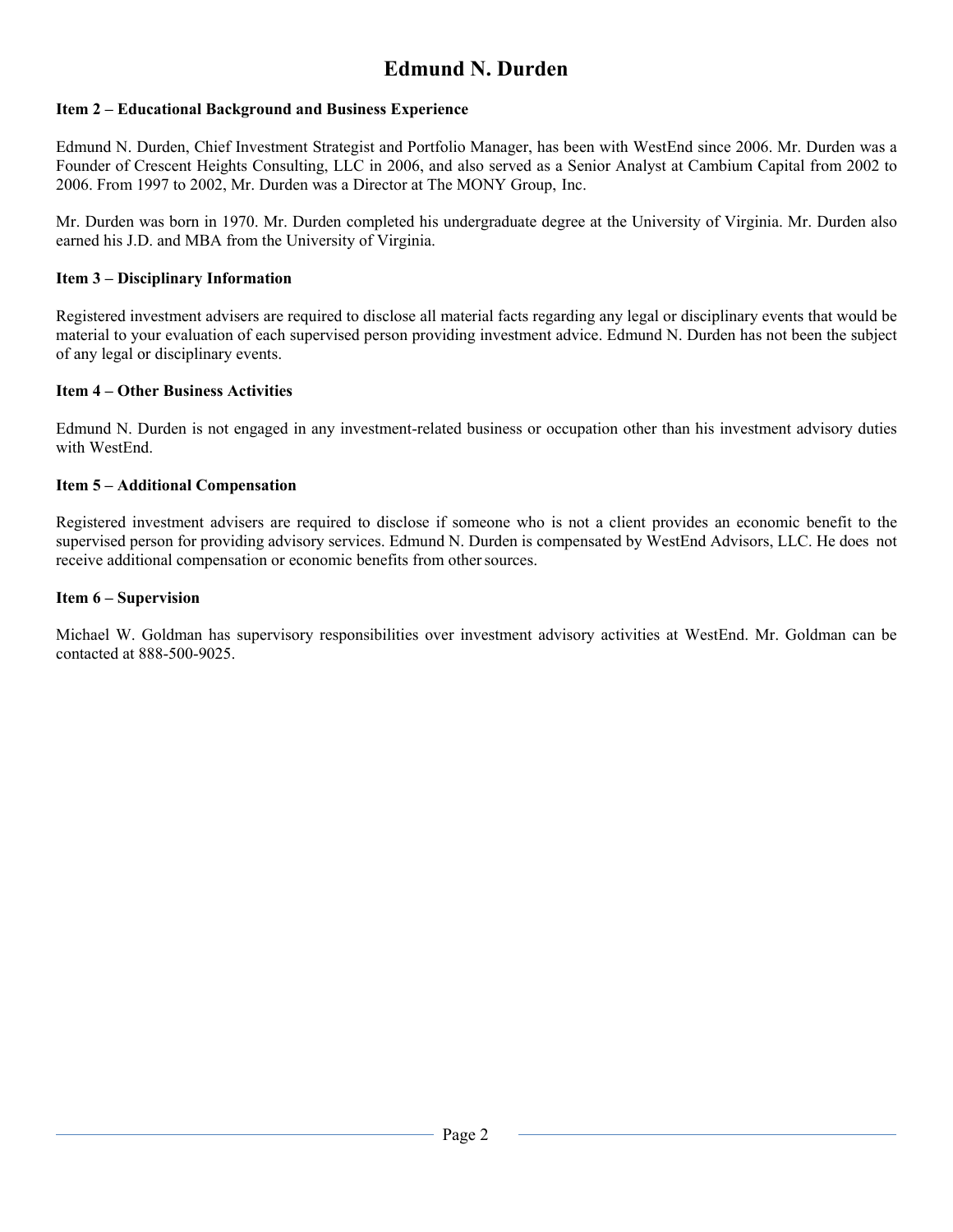# **Michael W. Goldman**

## **Item 2 – Educational Background and Business Experience**

Michael W. Goldman, Managing Partner, has been with WestEnd since 2004. Prior to joining WestEnd, Mr. Goldman served as an Associate Director at PowellJohnson, Inc. from 2003 to 2004. Mr. Goldman also served as a Vice President at UBS Financial Services, Inc. from 2001 to 2003, at Paine Webber, Inc. from 2000 to 2001, and at J.C. Bradford & Co. from 1998 to 2000.

Mr. Goldman was born in 1972. Mr. Goldman is a graduate of the University of Richmond.

### **Item 3 – Disciplinary Information**

Registered investment advisers are required to disclose all material facts regarding any legal or disciplinary events that would be material to your evaluation of each supervised person providing investment advice. Michael W. Goldman has not been the subject of any legal or disciplinary events.

### **Item 4 – Other Business Activities**

Michael W. Goldman is not engaged in any investment-related business or occupation other than his investment advisory duties with WestEnd.

#### **Item 5 – Additional Compensation**

Registered investment advisers are required to disclose if someone who is not a client provides an economic benefit to the supervised person for providing advisory services. Michael W. Goldman is compensated by WestEnd Advisors, LLC. He does not receive additional compensation or economic benefits from other sources.

### **Item 6 – Supervision**

Michael W. Goldman has supervisory responsibilities over investment advisory activities at WestEnd, and is supervised by James Cox, in his capacity as WestEnd's Chief Compliance Officer. Mr. Goldman and Mr. Cox can be contacted at 888-500-9025.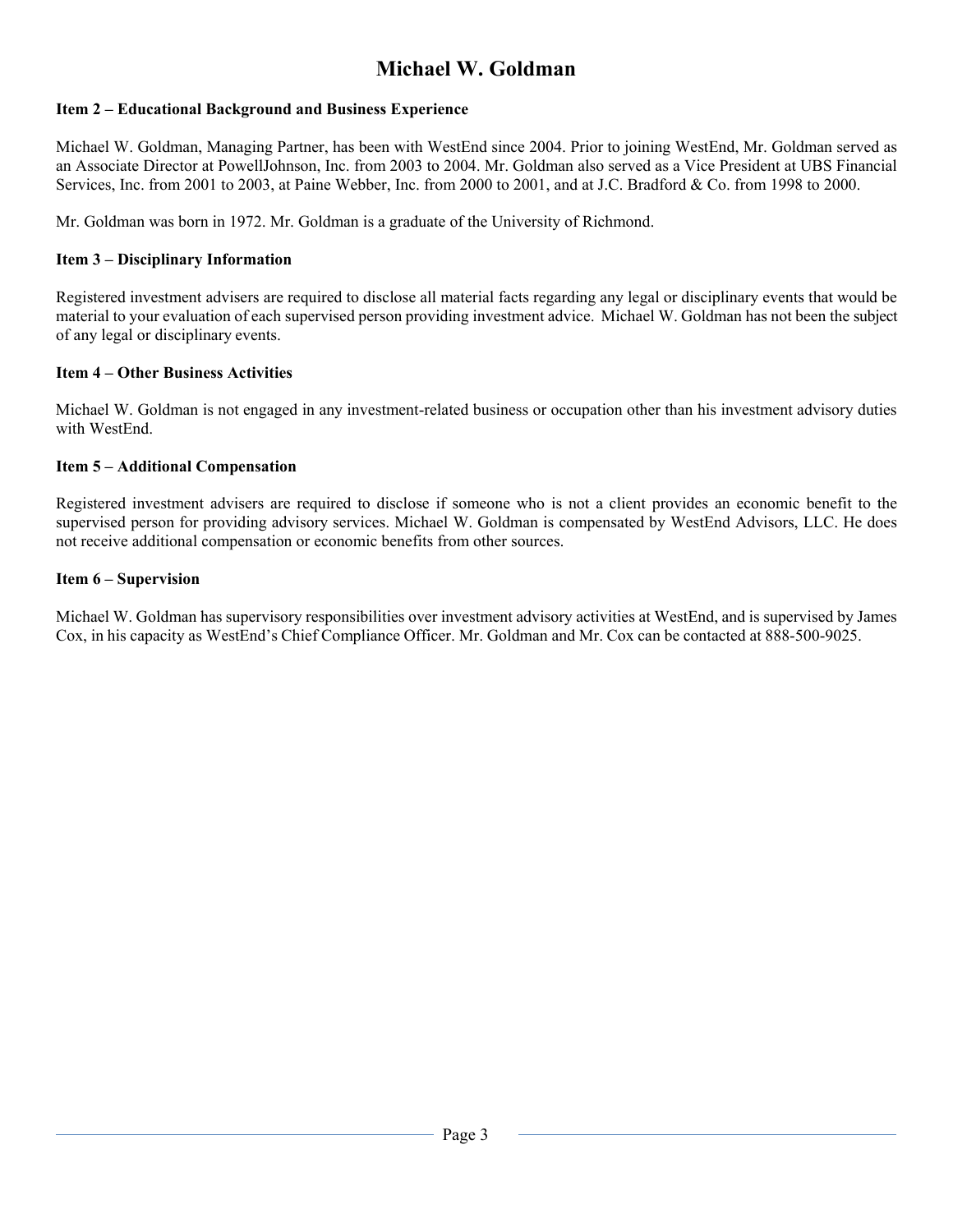# **F. Staunton Harkins, III**

### **Item 2 – Educational Background and Business Experience**

F. Staunton Harkins, III, Director, has been with WestEnd since 2004 and has responsibilities in marketing including business development and relationship management. From 2003 to 2004, Mr. Harkins served as an Associate Director at PowellJohnson, Inc. Mr. Harkins also served as a Vice President at UBS Financial Services, Inc. from 2001 to 2003 and at Paine Webber, Inc. from 2000 to 2001.

Mr. Harkins was born in 1966. Mr. Harkins is a graduate of Virginia Polytechnic Institute and State University.

### **Item 3 – Disciplinary Information**

Registered investment advisers are required to disclose all material facts regarding any legal or disciplinary events that would be material to your evaluation of each supervised person providing investment advice. F. Staunton Harkins, III has not been the subject of any legal or disciplinary events.

#### **Item 4 – Other Business Activities**

F. Staunton Harkins, III is not engaged in any investment-related business or occupation other than his investment advisory duties with WestEnd.

#### **Item 5 – Additional Compensation**

Registered investment advisers are required to disclose if someone who is not a client provides an economic benefit to the supervised person for providing advisory services. F. Staunton Harkins, III is compensated by WestEnd Advisors, LLC. He does not receive additional compensation or economic benefits from other sources.

#### **Item 6 – Supervision**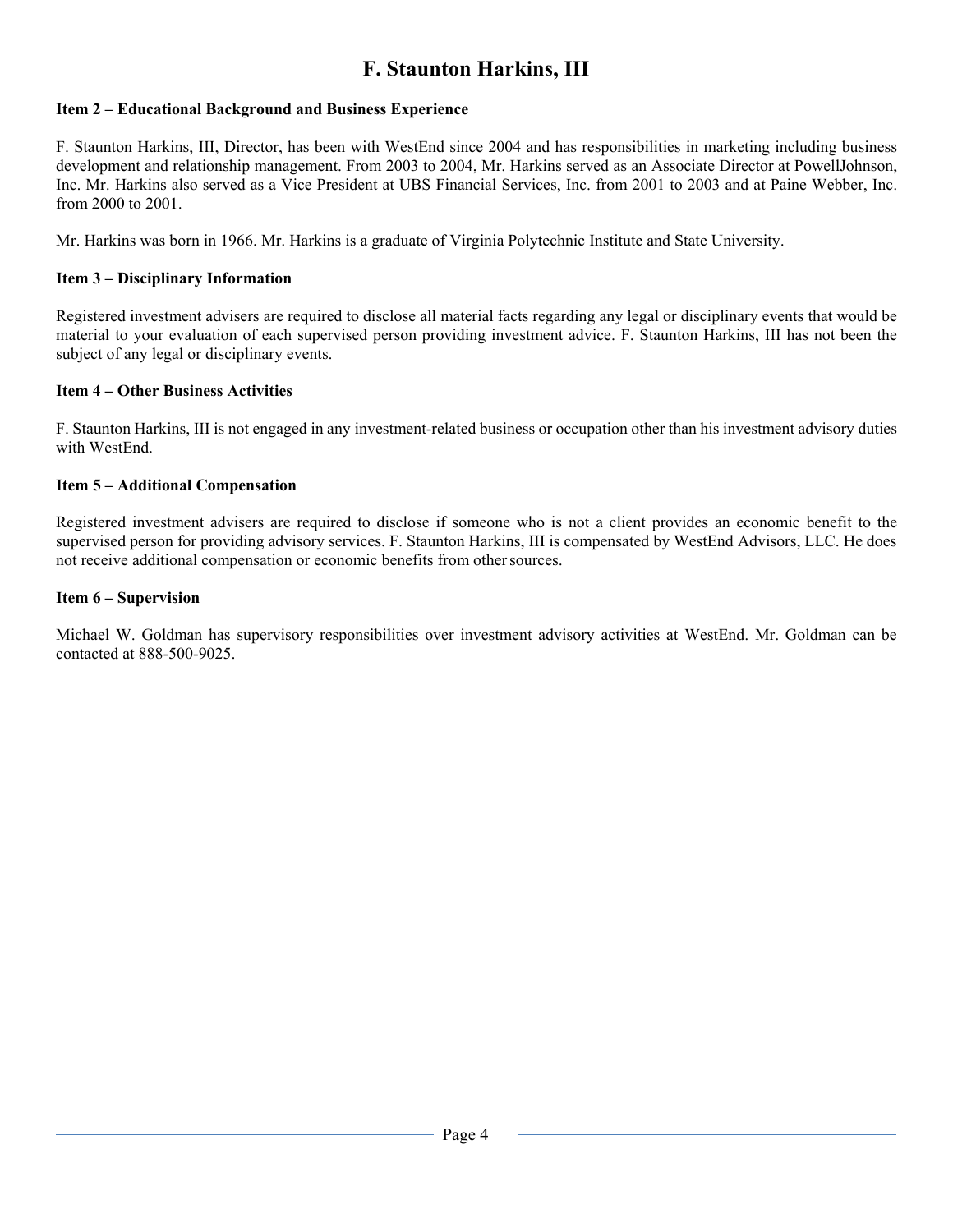# **Marion W. Peebles, IV, CPA, CFA**

### **Item 2 – Educational Background and Business Experience**

Marion W. Peebles, IV, Portfolio Manager, joined WestEnd in 2014 as an Analyst. Mr. Peebles was named a Member in 2019. Prior to joining WestEnd, Mr. Peebles was an Operations Associate at Global Endowment Management. From 2010- 2012 he worked at Ernst & Young LLP.

Mr. Peebles holds the Certified Public Accountant ("CPA") designation issued by the North Carolina State Board of CPA Examiners ("the Board"). A North Carolina CPA certificate (license) will be issued to a person who: (1) has completed 150 semester hours and received a Bachelors degree with a concentration in accounting and other courses that the Board may require from a college or university; (2) has the endorsement as to the person's eligibility of three CPAs who currently hold licenses in any state or territory of the United States or the District of Columbia; (3) has one of the following: (a) one year's experience in the field of accounting under the direct supervision of a CPA; (b) four years of experience teaching accounting in a four-year college or university; (c) four years of experience in the field of accounting; (d) four years of experience teaching college transfer accounting courses at a community college or technical institute; (e) any combination of such experience determined by the Board to be substantially equivalent to the foregoing; and (4) has passed each section of The Uniform CPA Examination prepared by the AICPA. As a requirement for continued licensure, the Board requires all active CPAs to complete 40 continuing education hours, including at least two hours of regulatory or behavioral professional ethics and conduct.

Mr. Peebles also holds the Chartered Financial Analyst ("CFA") designation issued by the CFA Institute. To be admitted into the CFA program, candidates must have: (1) a bachelor's degree or equivalent (candidates can register if in the last year of a bachelor's program); *or*, (2) four years of professional work experience that the Institute deems as "qualified" experience; *or*, (3) a combination of the above. To become a CFA charterholder, candidates must pass three exams, have four years of professional experience in investment decision-making, and obtain membership with the CFA Institute. Additional information about the CFA program can be found at www.cfainstitute.org. The CFA Institute does not impose any continuing education requirements on charterholders.

Mr. Peebles was born in 1987. Mr. Peebles completed his undergraduate degree at the University of North Carolina at Chapel Hill. Mr. Peebles earned his Master of Accounting degree (MAC) from UNC's Kenan-Flagler Business School.

#### **Item 3 – Disciplinary Information**

Registered investment advisers are required to disclose all material facts regarding any legal or disciplinary events that would be material to your evaluation of each supervised person providing investment advice. Marion W. Peebles, IV has not been the subject of any legal or disciplinary events.

#### **Item 4 – Other Business Activities**

Marion W. Peebles, IV is not engaged in any investment-related business or occupation other than his investment advisory duties with WestEnd.

#### **Item 5 – Additional Compensation**

Registered investment advisers are required to disclose if someone who is not a client provides an economic benefit to the supervised person for providing advisory services. Marion W. Peebles, IV is compensated by WestEnd Advisors, LLC. He does not receive additional compensation or economic benefits from other sources.

#### **Item 6 – Supervision**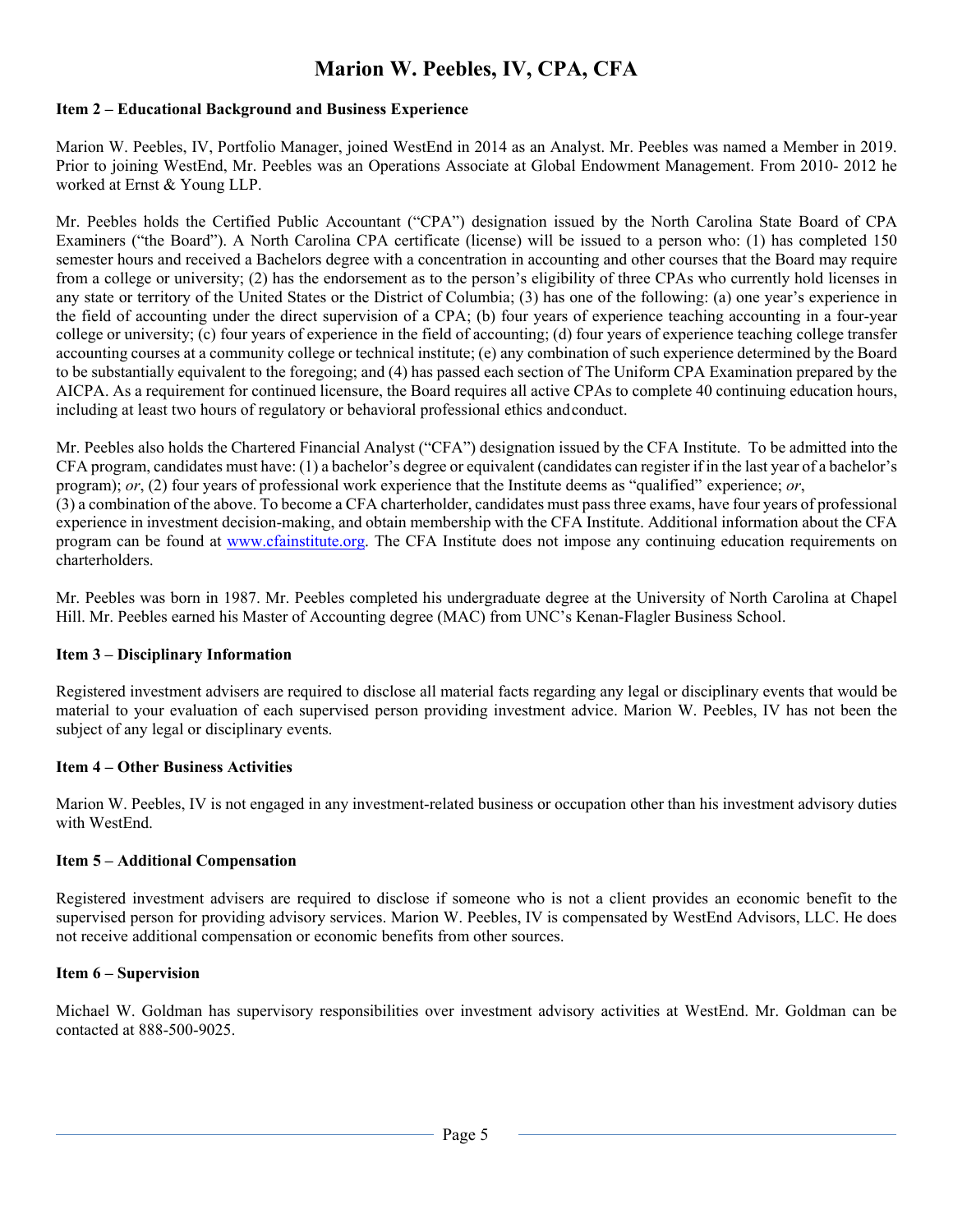# **Frederick O. Porter, CFA**

## **Item 2 – Educational Background and Business Experience**

Frederick O. Porter, Chief Investment Officer and Portfolio Manager, joined WestEnd in 2008. Mr. Porter was named a Member in 2011, and served as Co-Chief Investment Officer from October 2018 to September 2019. Prior to joining WestEnd, Mr. Porter was an Associate at Wachovia Securities from 2006 to 2008, a Vice President at U.S. Trust Company from 2002 to 2004, and a Principal at State Street Global Advisors from 2001 to 2002.

Mr. Porter holds the Chartered Financial Analyst ("CFA") designation issued by the CFA Institute. To be admitted into the CFA program, candidates must have: (1) a bachelor's degree or equivalent (candidates can register if in the last year of a bachelor's program); *or*, (2) four years of professional work experience that the Institute deems as "qualified" experience; *or*, (3) a combination of the above. To become a CFA charterholder, candidates must pass three exams, have four years of professional experience in investment decision-making, and obtain membership with the CFA Institute. Additional information about the CFA program can be found at www.cfainstitute.org. The CFA Institute does not impose any continuing education requirements on charterholders.

Mr. Porter was born in 1976. Mr. Porter completed his undergraduate degree at Davidson College. Mr. Porter earned his MBA from Duke University's Fuqua School of Business.

## **Item 3 – Disciplinary Information**

Registered investment advisers are required to disclose all material facts regarding any legal or disciplinary events that would be material to your evaluation of each supervised person providing investment advice. Frederick O. Porter has not been the subject of any legal or disciplinary events.

## **Item 4 – Other Business Activities**

Frederick O. Porter is not engaged in any investment-related business or occupation other than his investment advisory duties with WestEnd.

## **Item 5 – Additional Compensation**

Registered investment advisers are required to disclose if someone who is not a client provides an economic benefit to the supervised person for providing advisory services. Frederick O. Porter is compensated by WestEnd Advisors, LLC. He does not receive additional compensation or economic benefits from other sources.

## **Item 6 – Supervision**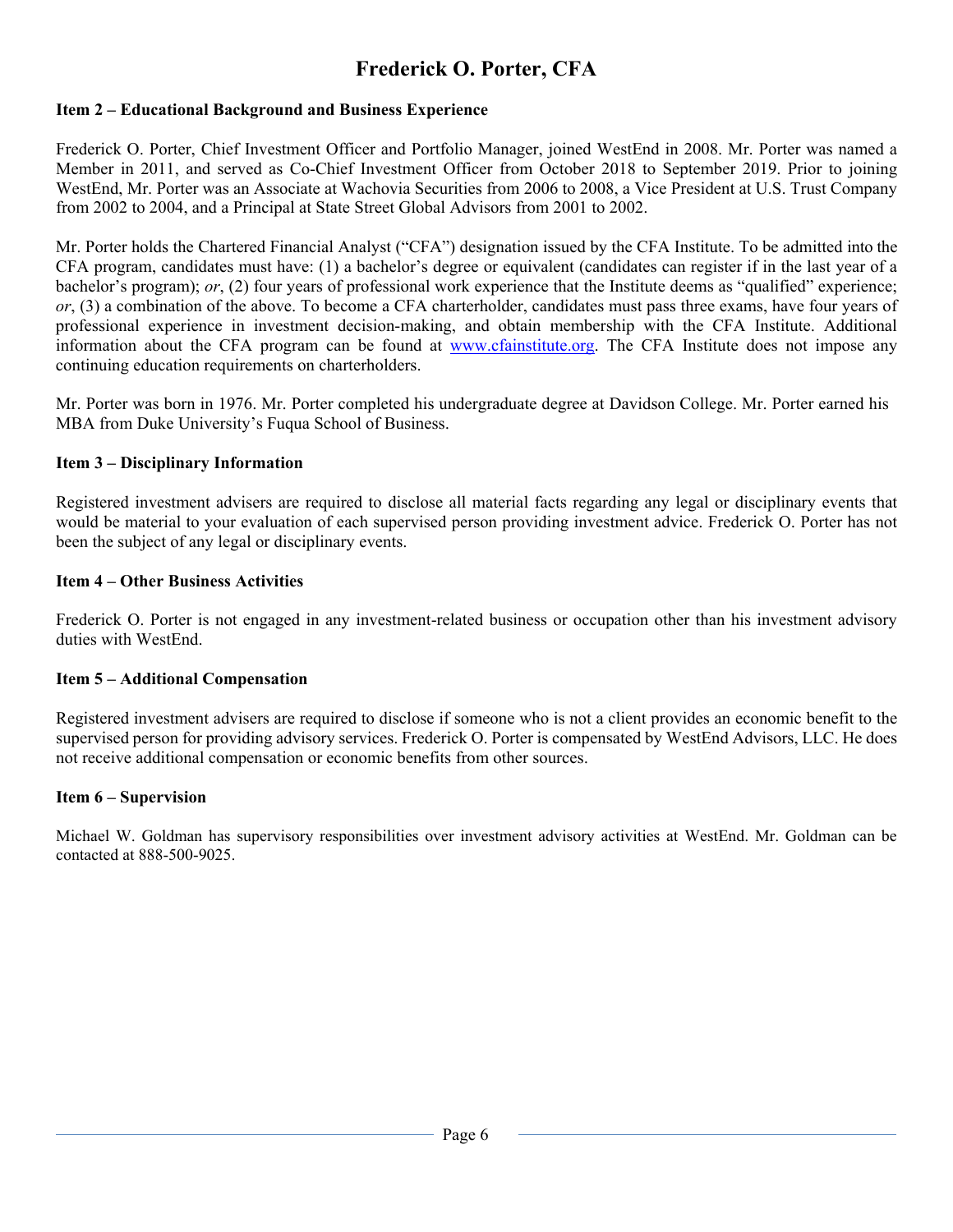

# **WHAT DOES WestEnd Advisors, LLC DO WITH YOUR PERSONAL INFORMATION?**

| Why?  | Financial companies choose how they share your personal information. Federal law<br>gives consumers the right to limit some but not all sharing. Federal law also requires us<br>to tell you how we collect, share, and protect your personal information. Please read<br>this notice carefully to understand what we do. |
|-------|---------------------------------------------------------------------------------------------------------------------------------------------------------------------------------------------------------------------------------------------------------------------------------------------------------------------------|
| What? | The types of personal information we collect and share depend on the product or<br>service you have with us. This information can include:<br>Social Security number and date of<br>birth state of residence and assets<br>account balances and transaction history                                                       |
| How?  | All financial companies need to share clients' personal information to run their everyday<br>business. In the section below, we list the reasons financial companies can share their<br>clients' personal information; the reasons WestEnd Advisors, LLC chooses to share; and<br>whether you can limit this sharing.     |

| Reasons we can share your personal information                                                                                                                                                | <b>Does WestEnd Advisors</b><br>share? | Can you limit this sharing? |
|-----------------------------------------------------------------------------------------------------------------------------------------------------------------------------------------------|----------------------------------------|-----------------------------|
| For our everyday business purposes-<br>such as to process your transactions,<br>maintain your account(s), respond to court<br>orders and legal investigations, or report to<br>credit bureaus | Yes                                    | <b>No</b>                   |
| For our marketing purposes-<br>to offer our products and services to you                                                                                                                      | Yes                                    | <b>No</b>                   |
| For joint marketing with other financial companies                                                                                                                                            | <b>No</b>                              | We do not share.            |
| For our affiliates' everyday business purposes-<br>information about your transactions and<br>experiences                                                                                     | Yes                                    | <b>No</b>                   |
| For our affiliates' everyday business purposes-<br>information about your creditworthiness                                                                                                    | <b>No</b>                              | We do not share.            |
| For nonaffiliates to market to you                                                                                                                                                            | <b>No</b>                              | We do not share.            |

**Questions?** Call 704.556.9300 or go to westendadvisors.com